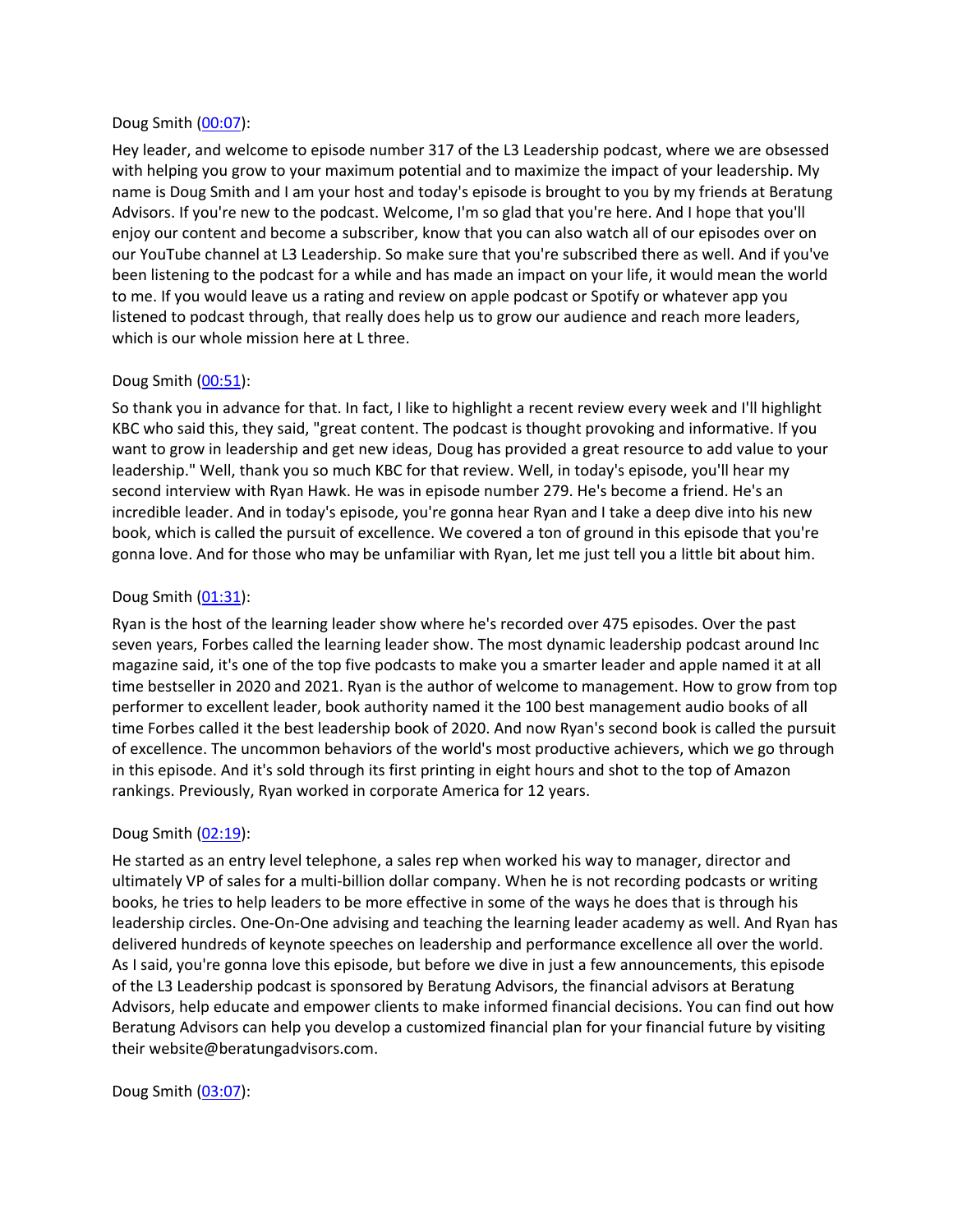That's beratungadvisors.com securities and investment products and services offered through LPL financial member, FINRA and S I P C Beratung Advisors, LPL financial and L3 Leadership are separate entities. I also want to thank our sponsor Henne Jewelers that are jeweler owned by my friend and mentor John Henne and my wife, Laura, and I got our engagement and wedding rings through Henny. And we just loved our experience. Not only do they have great jewelry, but they also invest in people. In fact, for every couple who comes in engage to their store, they give them a book to help them prepare for marriage. And we just love that. So if you're in need of a good jeweler, check out, hennejewelers.com. And with all that being said, enjoy my conversation with Ryan Hawk. Ryan welcome back to the podcast. It's honored to have you here and a lot's been happening in the learning leader community. And why don't you just catch us up in the past year since it's been since you've been on the podcast what's been happening.

# Ryan Hawk  $(04:02)$ :

Oh, thank you, Doug. I appreciate you having, I, I mean we, as we were discussing here, before we recorded, I have a new partnership within insight global. I'm doing a ton of work within the company with their, their leadership academy, their IGU insight global university, doing a lot of cool teaching and projects and work with them. As well as the world's kind of opened up now to so we can get back out there and be with people. And I think that's, what's been, so, you know, I, don't know how much experience, like if, if you've got to do this much yet, or if, you're in the middle of it too, but to see the joy within companies or, and conferences of people being together you can tell so many people missed that. I know I did. And it's, it's been so great to, to get back out there a as the world is opening up and, and just be with people.

## Doug Smith ([04:55\)](https://www.temi.com/editor/t/QpZIoBHMDcAs0PlPb5GKH6L0Z7_Mj2D2ZsVb8f_xrTJFLO3a_Y0_PlBo5X0f-ETFdoRa2SpuMOiteVzfmzqRXL4YSJA?loadFrom=DocumentDeeplink&ts=295.41):

Yeah, we have our, we have our One Day Leadership conference next Friday. We have 300 leaders in the room and I cannot wait. It was, it was scheduled two days after the world shut down, you know, the NBA canceled their season. And then Trump made that speech and, and I had all the speakers call me the next day. Hey, what are you doing? And so and then we just haven't been able to reschedule cause of COVID. So yeah, I am beyond pumped and I'm beyond pumped to get a, a makeup event outta the way too, so we can go back to normal there. So I I'll probably bring back up inside global later on, but also what's new is you also came out with a new book during the pandemic, the pursuit of excellence, and I read it, it was phenomenal and that's really what I wanna focus on today, but tell, tell leaders, why did you write this book and what do you want leaders to get out of it?

# Ryan Hawk [\(05:38\)](https://www.temi.com/editor/t/QpZIoBHMDcAs0PlPb5GKH6L0Z7_Mj2D2ZsVb8f_xrTJFLO3a_Y0_PlBo5X0f-ETFdoRa2SpuMOiteVzfmzqRXL4YSJA?loadFrom=DocumentDeeplink&ts=338.46):

I mean, I think I wrote it cuz I couldn't not write it. I mean, it was the book that I, again, much like welcome to management. The book I wish I had when I was becoming a manager. I think this is what I would've liked to have a little bit earlier in my career of, of how to build the habit, routines, rituals mindset in order to put myself on a better trajectory. I think I had to learn through making mistakes, learn through not really knowing what I was doing and I'm hopeful that I can help others do that. And I hope it hits people in multiple areas of their, of their career, whether they're starting out or whether they've been around for a while, maybe they could feel stagnant or like they're not growing at the rate that they want to grow. So also I found myself probably talking more about this idea of personal excellence than any other topic in my life if given the choice.

Ryan Hawk  $(06:29)$ :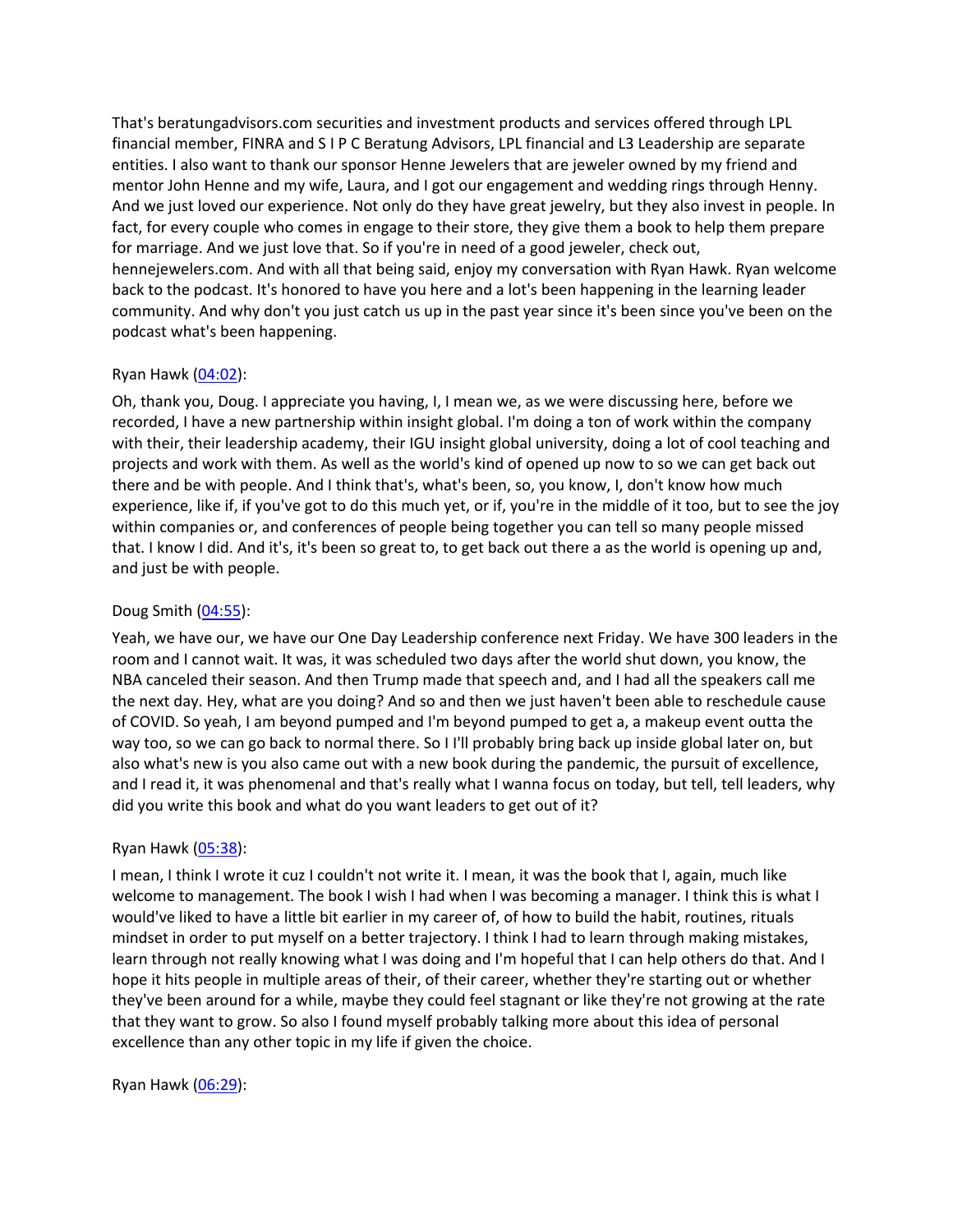So sometimes someone would say, Hey, we'd like you to come up and give a speech and you can talk about whatever you want. And as I'm sitting there with a blank slate, I found myself writing and thinking about, and the stories and the visuals that come to mind and that I'm designing are all about this pursuit of excellence. Literally, that's what I was writing. And so I think I almost backed my way into it because I found that that's what I've been most curious about. That's what I've been writing about. That's what I've been speaking about. And this is almost kind of like the John Maxwell style of writing books, where he goes on the road and does his speeches listens to the Q and A, they take notes on all of that stuff and the books come after the speeches, not the other way around, which I know is backwards for some, but he, he mentioned that to me and I kind of figure out like, this is kind of how this is just organically happening without planning that. So that's kind of how it, it came to be. And I think most good books are written because the author just couldn't help, but wanna write about that topic.

# Doug Smith ([07:32\)](https://www.temi.com/editor/t/QpZIoBHMDcAs0PlPb5GKH6L0Z7_Mj2D2ZsVb8f_xrTJFLO3a_Y0_PlBo5X0f-ETFdoRa2SpuMOiteVzfmzqRXL4YSJA?loadFrom=DocumentDeeplink&ts=452.18):

Yeah. And this was your second book, obviously, and I'm just curious, you know, what lessons did you implement or learn, you know, doing a second book versus the first one? Was it an easier process? Did you do anything differently? Was it harder? What did that look like?

## Ryan Hawk [\(07:45\)](https://www.temi.com/editor/t/QpZIoBHMDcAs0PlPb5GKH6L0Z7_Mj2D2ZsVb8f_xrTJFLO3a_Y0_PlBo5X0f-ETFdoRa2SpuMOiteVzfmzqRXL4YSJA?loadFrom=DocumentDeeplink&ts=465.43):

I liked kind of the, the system we put in place for the first one. I mean, I work with multiple, I have a full time writing coach during like book writing season. So I worked with the same coach. He's a former prosecutor for 10 years an amazing legal writer and a very persuasive human being helps me be much more persuasive in the arguments I'm making. And that's what we'd call them arguments much like a lawyer would,uthe same,ueditor that I send it,that I had before I sent it to, he the same publisher team publishing team at McGraw hill. So I had the same people, the same team in place from book one and book two, because I felt really good about that, that system. I would say it went maybe a little bit quicker. Uhrobably because I had just gotten more reps.

### Ryan Hawk [\(08:32\)](https://www.temi.com/editor/t/QpZIoBHMDcAs0PlPb5GKH6L0Z7_Mj2D2ZsVb8f_xrTJFLO3a_Y0_PlBo5X0f-ETFdoRa2SpuMOiteVzfmzqRXL4YSJA?loadFrom=DocumentDeeplink&ts=512.48):

I had gotten more practice. I had done it before. It wasn't the first time I was doing it. So I think it was a little bit faster, but still the book writing process is a grind. It's hard. I think the only way, at least for somebody like me to do it well is just to make sure it becomes a, daily process. And so that's, that's how it eventually got done. I think I've said this before, but I, I think I'm a very average first draft writer. One of the differences though, is I'm willing to keep going. I'm willing to send it through multiple editors to pay them, to invest in the work so that when it comes back and I put some of the finishing touches on it, I think I'm a I'm. I think I'm a pretty good final draft writer.

### Ryan Hawk  $(09:14)$ :

The process though, is there's a big gap between that first draft and final draft, and I need a lot of help and I've identified that. I realized that. And so I'm very happy with the final draft, but if you looked at the first drafts, you would say, this guy is terrible. I know I'm not alone writers say that, but that's, that's definitely part of my process. So I have to kind of get over myself and just say, Hey, you gotta get it done. You gotta get it out. You gotta get it to your team that helps kind of clean some of this mess up and organize it a little bit to, to, by the time we get to the final draft, we can, we can make something good. And that's not what we've been able to do a couple of times.

Doug Smith ([09:56\)](https://www.temi.com/editor/t/QpZIoBHMDcAs0PlPb5GKH6L0Z7_Mj2D2ZsVb8f_xrTJFLO3a_Y0_PlBo5X0f-ETFdoRa2SpuMOiteVzfmzqRXL4YSJA?loadFrom=DocumentDeeplink&ts=596.24):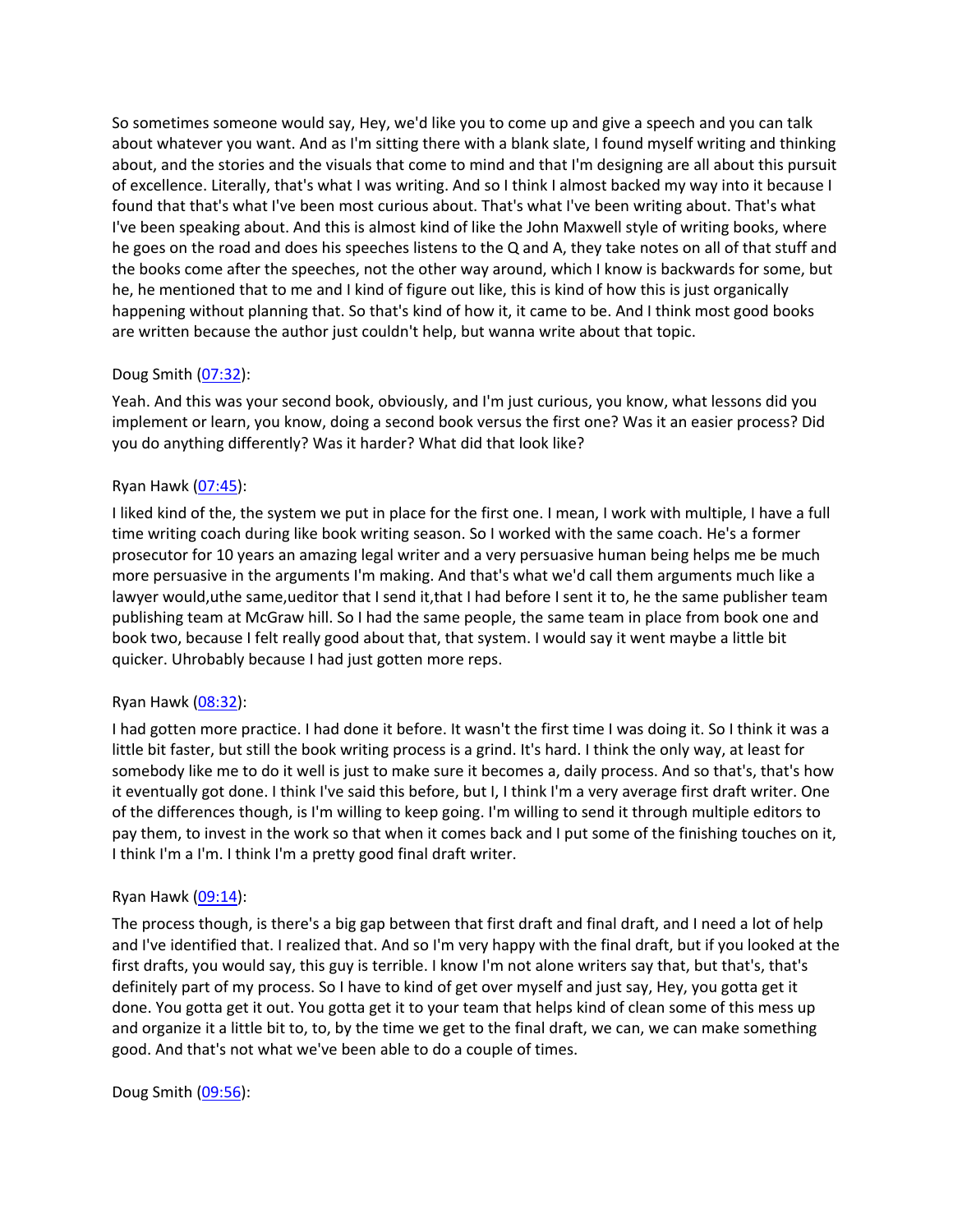Yeah. On, on the feedback end and in between draft one and draft two. I, I think I listened to a conversation you had with Liz Wiseman. It sounds like you also sent it out to, to other authors or at least it sounds like you sent it to Liz and it sounded like Liz was extremely helpful. I love that. Can you just talk about how you seek for feedback even beyond the professionals working on, on the book?

# Ryan Hawk [\(10:15\)](https://www.temi.com/editor/t/QpZIoBHMDcAs0PlPb5GKH6L0Z7_Mj2D2ZsVb8f_xrTJFLO3a_Y0_PlBo5X0f-ETFdoRa2SpuMOiteVzfmzqRXL4YSJA?loadFrom=DocumentDeeplink&ts=615.71):

Yeah. That's the other thing that's cool about having a podcast is yeah. After I've recorded with a number of these people, like Liz, like Ryan Holiday, like Dan Coil, like the people, Dan Pink, people who have been super helpful is I will ask them, would you be willing to take a look? Would you be willing to provide feedback? That's the only way this gets better. And when you these people who are so busy and have their own things going on, I just, I'm so grateful that they send notes and they, they, they red ink it up. And that has been super helpful for me, cuz they know as writers, it's not helpful to get an email back that says, Hey, it looks great. Great job, man. What's helpful is that it actually is marked up or that they say Ryan holiday, remember on the first book said the most interesting part starts on page seven, delete pages one through six and start on page seven and that's and I just, so that's what I did.

# Ryan Hawk [\(11:12\)](https://www.temi.com/editor/t/QpZIoBHMDcAs0PlPb5GKH6L0Z7_Mj2D2ZsVb8f_xrTJFLO3a_Y0_PlBo5X0f-ETFdoRa2SpuMOiteVzfmzqRXL4YSJA?loadFrom=DocumentDeeplink&ts=672.11):

Wow. It's like, things like that, that happen with people like them. Like, and Liz is a massive help. Liz named, I mean she changed the title of my first book. So the, those, those people, I am super indebted to super grateful. I try to pay that forward to others when they have questions, I try to do the same when other people do it. Because I think I asked them like what you're so kind and gracious and nice. Why are you doing this? They're like, Hey, we all, we all do this for each other. This is what we do. We all need to help one another. And so that's really inspiring to me that these people who are heroes of mine have, that are, are willing to invest that time to impact the work so much.

# Doug Smith ([11:52\)](https://www.temi.com/editor/t/QpZIoBHMDcAs0PlPb5GKH6L0Z7_Mj2D2ZsVb8f_xrTJFLO3a_Y0_PlBo5X0f-ETFdoRa2SpuMOiteVzfmzqRXL4YSJA?loadFrom=DocumentDeeplink&ts=712.22):

Yeah. And, and on a similar vein, you know, a theme that I saw throughout the book of the pursuit of excellence is just the impact the coaches have in our lives. Obviously, you know, you talk a lot about athletics for you and all the coaches that have impacted your life. I think it's interesting. I didn't know that you hired a writing coach. Can you talk about that process? What made you wanna go after one? And, and how did you select one? You know, I'm, I'm trying to think, is that person available for, for anyone listening to us and wants to write a book?

# Ryan Hawk  $(12:14)$ :

Well, he's not necessarily a writing coach. I turned him into that. <Laugh> he was a former prosecutor. He's a, he's a person I've worked with in the past. And I've obviously read a lot of the things that he's written and I've been, I spent time in meetings with him and I've listened to how persuasive and how good he is with language and words. So to me, I remember before my first book, that's when I said, Hey, can you help me? And I kind of li laid out, this is how I want to go. I'm gonna send you my terrible first drafts. Can you look at them and mark them up and help organize my thoughts? And then the other thing is I'm a prompt driven writer. So we would have meetings, whether in person or on zoom, where he would lo the prompts at me, I would type them out, write them down and then I'd go back on my own.

Ryan Hawk [\(13:01\)](https://www.temi.com/editor/t/QpZIoBHMDcAs0PlPb5GKH6L0Z7_Mj2D2ZsVb8f_xrTJFLO3a_Y0_PlBo5X0f-ETFdoRa2SpuMOiteVzfmzqRXL4YSJA?loadFrom=DocumentDeeplink&ts=781.95):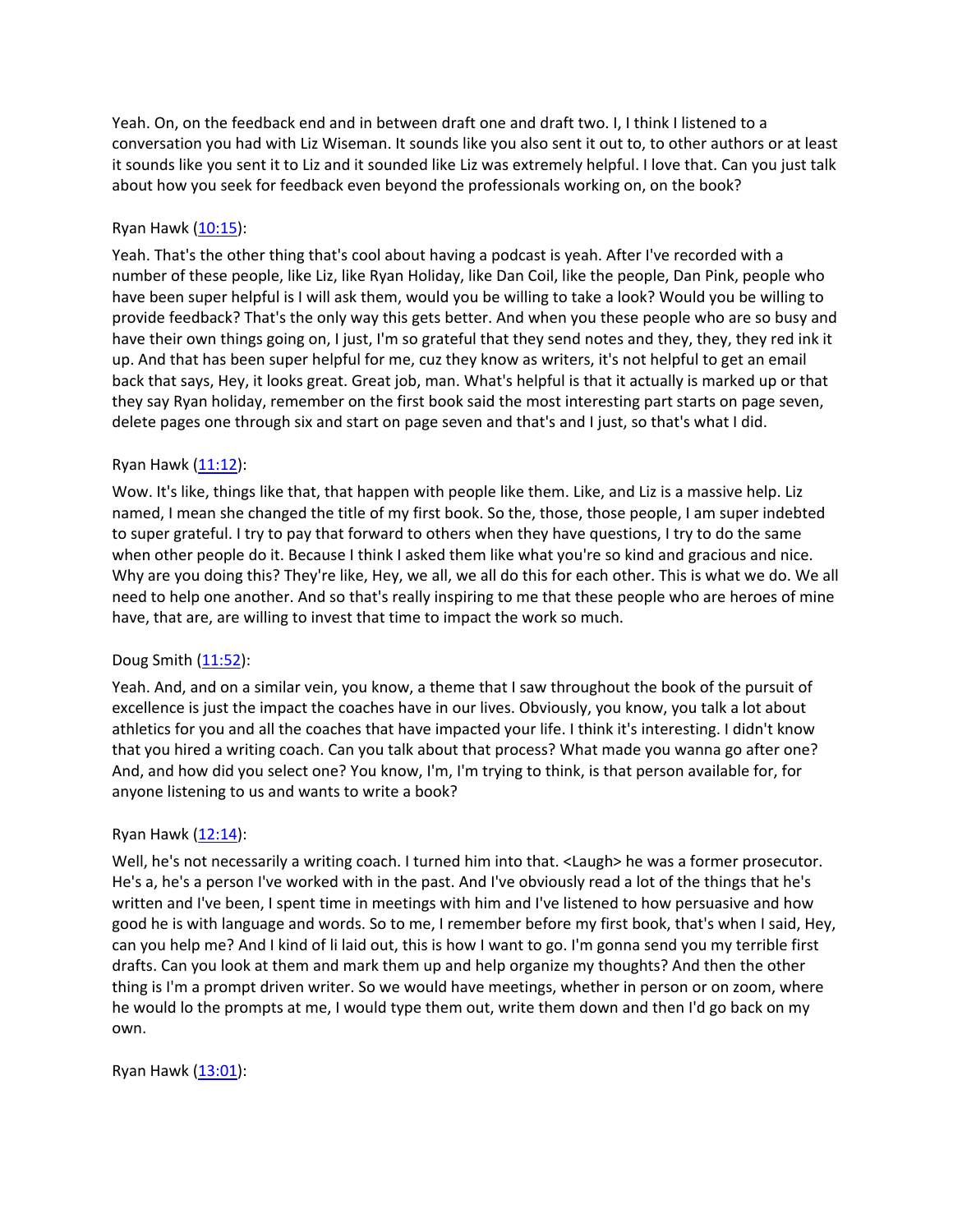And I would answer all those questions. So you, you know how sometimes like somebody send you an email and you click reply and you can just rattle off the answer to the person like, this is what I'm thinking. Well, we kind of did that just for a full book, right here are the prompts. Let me rattle off my answers. Yeah. They're not like perfectly clean. They don't have all the research in there yet. So I have to go back and add in some of the research or sometimes it starts with the research. And then we build off of that into the story, because my, I like, as you can read in the book, story, science, practical application, right? Story science, practical application. Well, there's three elements to that. The story is the, is the part that grabs you, right? That's like, oh, this is interesting. Let me listen. The science proves it true. And then their practical application answers the question. Well, so what, why should I care? How does this impact me as the reader? So that's, that's what I try to do as, as we're writing it. And it helps to have other people, either supplying me with prompts, cleaning up the mess. That is the first draft challenging me, questioning me all of that's part of that process of having others be a part of of my writing process.

# Doug Smith ([14:12\)](https://www.temi.com/editor/t/QpZIoBHMDcAs0PlPb5GKH6L0Z7_Mj2D2ZsVb8f_xrTJFLO3a_Y0_PlBo5X0f-ETFdoRa2SpuMOiteVzfmzqRXL4YSJA?loadFrom=DocumentDeeplink&ts=852.6):

Yeah. And the book, one of the focuses you have is you talk about the importance of others and your life as a leader and in the pursuit of excellence. And, you know, you talked about how many stories you share. Some of the stories that impacted me the most as I read the book were just the impact that your dad had on you. And I think we talked a little bit about this in, in our first podcast, but I just have a few questions about your dad. You know, you talk about how you went to his retirement party and just the impact that you saw he made. Can you talk about what that retirement party, how that impacted your life as seeing your dad and, and the legacy that you left behind

# Ryan Hawk [\(14:41\)](https://www.temi.com/editor/t/QpZIoBHMDcAs0PlPb5GKH6L0Z7_Mj2D2ZsVb8f_xrTJFLO3a_Y0_PlBo5X0f-ETFdoRa2SpuMOiteVzfmzqRXL4YSJA?loadFrom=DocumentDeeplink&ts=881.9):

It is awesome, man. So, I mean, I was one of the speakers at, I was an emotional mess, but it started with Tom Augburn. One of our family, friends, and a guy my dad's worked with for many years was the MC. And, and, and, and he, he calls my dad up on stage and there's, you know, standing room only, there's hundreds of people in this room and, and says, I, if you've been directly, directly impacted by Keith Hawk, will you please stand up? And the entire room stood entire room standing up. Right. And my dad kind of chokes up, like, it's emotional to actually thinking about it right now. And it, it, you look around, you're like, oh my goodness. Like these people like had a personal connection to this guy who led a thousand person sales forces for, for decades. And really was his whole motto was, don't say, no, if you can say yes.

### Ryan Hawk [\(15:26\)](https://www.temi.com/editor/t/QpZIoBHMDcAs0PlPb5GKH6L0Z7_Mj2D2ZsVb8f_xrTJFLO3a_Y0_PlBo5X0f-ETFdoRa2SpuMOiteVzfmzqRXL4YSJA?loadFrom=DocumentDeeplink&ts=926.91):

Right. Which is kind of the opposite of what Warren buffet and others would tell you are the most successful people say, no, my dad still believes and lives that mission. And he's much kinder and nicer than I'll ever be <laugh>. But I, I think he is just the embodiment of, of selfless leadership, of serving others of others. First, my grandpa Dean Hawk, who I dedicated my second book to is the exact same way his dad. And so I think that's like, I just feel as you grow up, you don't realize how you, like, they're just your parents, right? You're like, yeah, those are my parents, whatever. Well, then you grow up though, and you meet other people and you hear about other people's parents and you see them and you meet them, then you become a parent yourself and you realize, oh my God, how lucky did I get, how lucky did I get to have these parents?

Ryan Hawk  $(16:14)$ :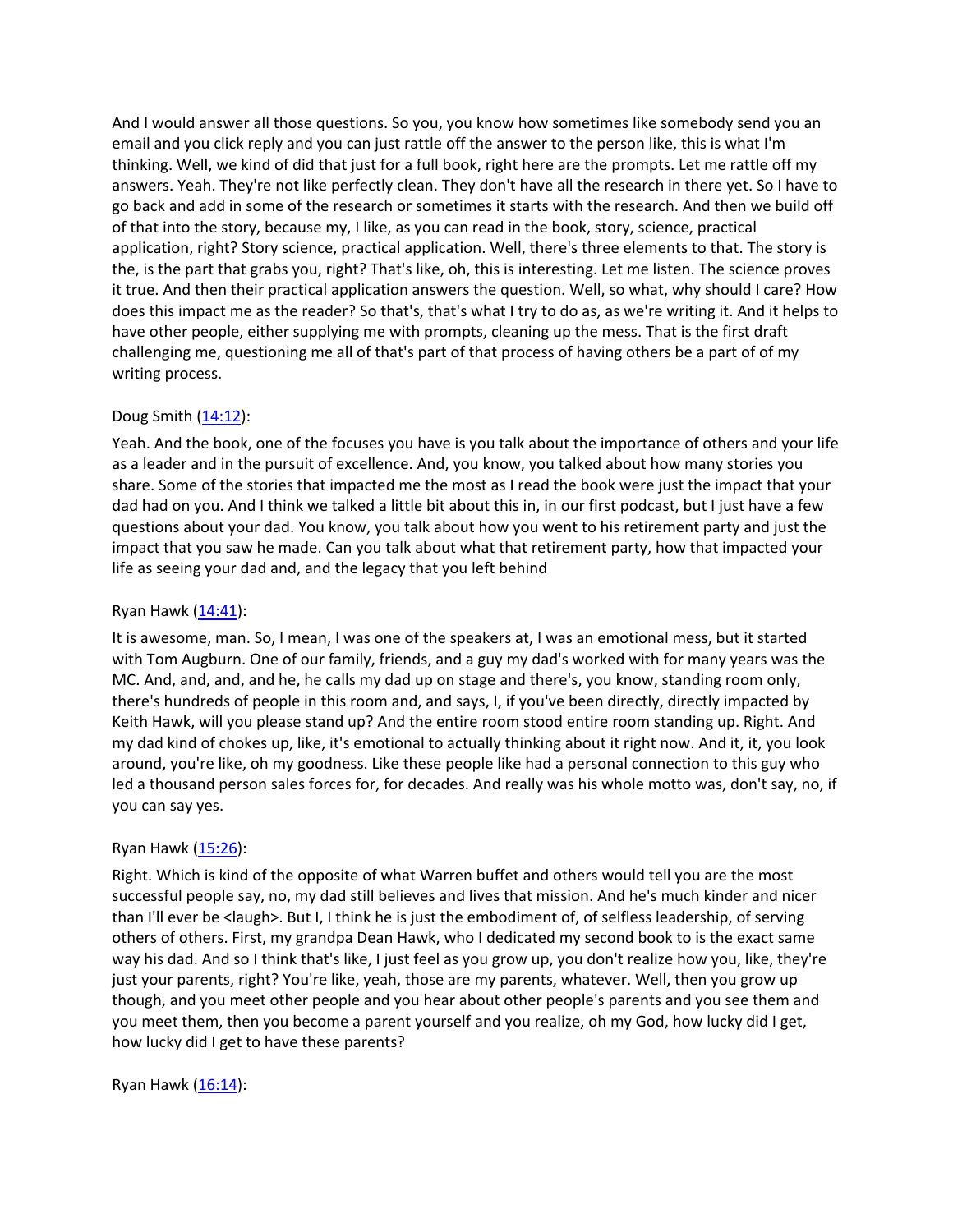I didn't do anything to deserve that. Literally I didn't, I did nothing to deserve that. So to me, like that's also part of the juice, part of the, the, the desire for me to impact and do big things to try to help people is because when you're born into a situation that is extremely lucky with amazing parents, two amazing brothers, my like part of my, my desire and my motivation is don't mess this up. Don't waste it, don't waste this amazing opportunity. So I'm really driven by that. Now both as a son of, you know, amazing parents and now as a dad and a husband is to try to be the model and the example as, as now our, our kids are growing up. It's, it's kind of, you had on both ends of, of trying to not waste this amazing opportunity as well as be a model for them to watch and see because they're certainly watching much more than they're listening to what we say.

# Doug Smith ([17:10\)](https://www.temi.com/editor/t/QpZIoBHMDcAs0PlPb5GKH6L0Z7_Mj2D2ZsVb8f_xrTJFLO3a_Y0_PlBo5X0f-ETFdoRa2SpuMOiteVzfmzqRXL4YSJA?loadFrom=DocumentDeeplink&ts=1030.85):

That's a fact. Yeah. I have three little ones as well. Can you say more about the don't say no, when you can say yes, cuz all right. If your dad led a thousand people, I guess for me, I'm the same. Like I, I feel like I get asked so many times in my time, I feel constantly torn with everyone and I try to be available and try to be present for people. Did, did he get taken advantage of how did he keep his priorities in line and still raise an awesome family? I, I mean, that's something, I probably, it sounds like similar to you's like I aspire to live like that, but that sounds like very, very challenging and difficult.

# Ryan Hawk [\(17:42\)](https://www.temi.com/editor/t/QpZIoBHMDcAs0PlPb5GKH6L0Z7_Mj2D2ZsVb8f_xrTJFLO3a_Y0_PlBo5X0f-ETFdoRa2SpuMOiteVzfmzqRXL4YSJA?loadFrom=DocumentDeeplink&ts=1062.46):

Yeah. I mean, maybe he probably did. I think what would happen? He did have an amazing admin. I know who I, who became close family friend of ours because they worked so tight and his schedule was crazy with that. But, but if somebody came and said, well, can we go to lunch or can I meet with you? They, they, he, they said yes, a hundred percent of the time. So it was all about, and she knew that. And so it was all about making sure, like finding a way to make it work. So they're blocking time, whether it was for lunches with employees or like block time on the calendar. This is only for internal people that, that want something so that when somebody would ask, they could slot them in. And that's just how he operated. That was a part of what he did.

# Ryan Hawk [\(18:21\)](https://www.temi.com/editor/t/QpZIoBHMDcAs0PlPb5GKH6L0Z7_Mj2D2ZsVb8f_xrTJFLO3a_Y0_PlBo5X0f-ETFdoRa2SpuMOiteVzfmzqRXL4YSJA?loadFrom=DocumentDeeplink&ts=1101.03):

I think people just knew that like, that was a part of the deal. Yes. He had to manage up and he had to do all the other stuff that other people do. He had his direct reports, all that, but it was also always about being able to say yes, when people wanted to talk to him and being helpful. And I've written about this and talked about this, but you know, the phone calls, the, this is, you know, we'd be at home, I'd be, you know, whatever ten, eleven, twelve, and the phone would ring before cell phones. And my mom would answer and it would be for my dad. He'd get on the phone and people would, would talk and talk and talk and he'd patiently listen and patiently listen. And then, you know, usually close the call by trying to help them out and he'd hang up. And I, we would say, what's that all about? And so, and so's, you're going through a rough time just trying to help him out. And I think that was just the norm. That was just the way it was. That's the way it still is. I know he still does that. So I think that that part of it was cool too, of this always in a mode to try to help other people. And I think that's ultimately what leaders do. Great ones. They're always in the mode of trying to help other people.

# Doug Smith ([19:31\)](https://www.temi.com/editor/t/QpZIoBHMDcAs0PlPb5GKH6L0Z7_Mj2D2ZsVb8f_xrTJFLO3a_Y0_PlBo5X0f-ETFdoRa2SpuMOiteVzfmzqRXL4YSJA?loadFrom=DocumentDeeplink&ts=1171.14):

Yeah. I love that availability. I think I've read some, no, I saw a YouTube video of Tom Peters talking about never waste a lunch. Just made me think of that. I think he said, if you, if you take away weekends, you have 242 lunches you could have with people every day and how many people just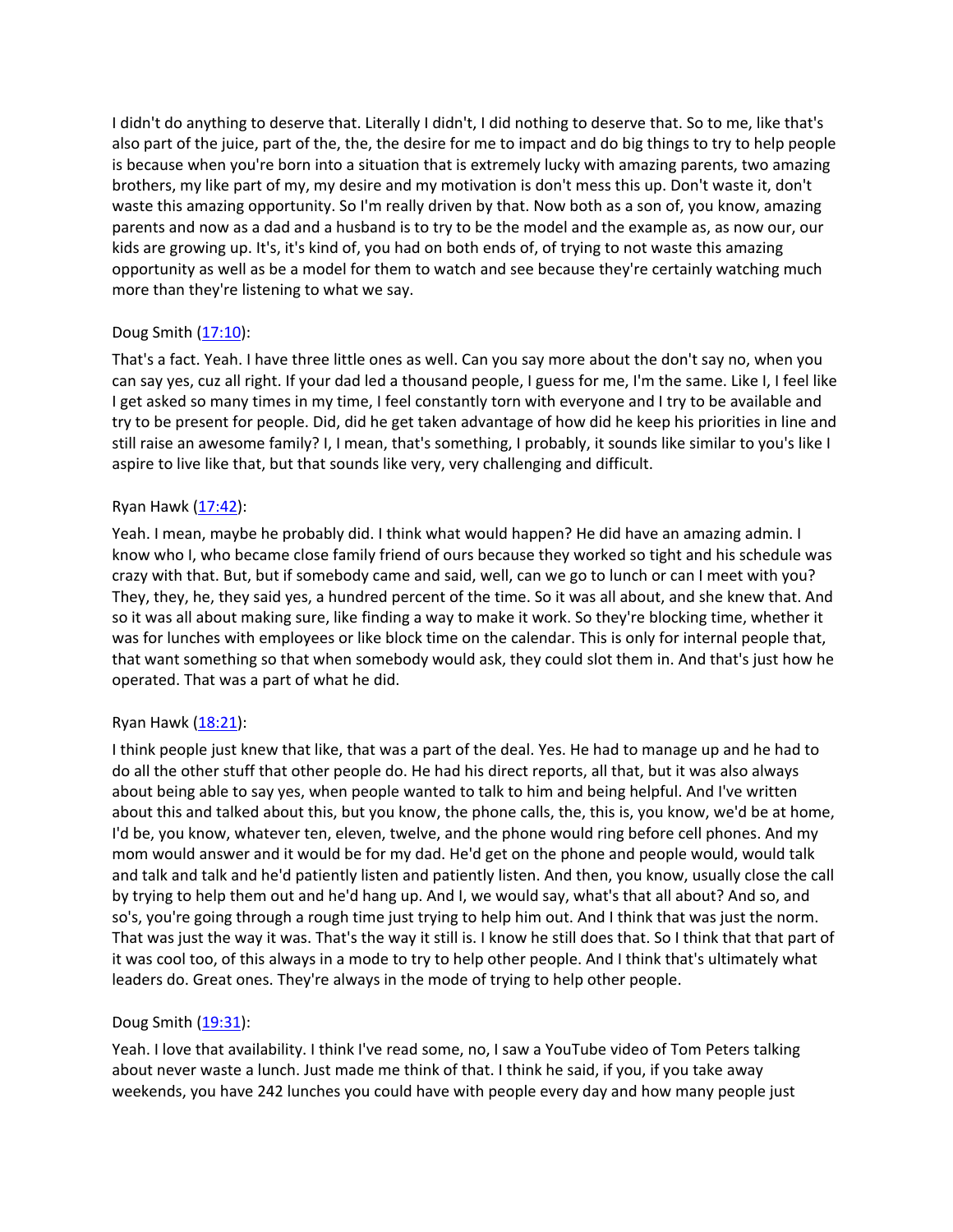waste their lunch, doing nothing. So interesting. Take of how your dad always took a lunch, something else, you know, one more thing on your dad. You have a whole chapter on confidence which I love, I, I wanna hear you talk about the power of encouragement in your life. You, you know, you shared a story that I think you were about to give a speech and you didn't know how it was gonna go, cuz the audience was kind of distracted and your dad's sent you a text that really, really helped you. Can you share that story and just talk about the power of encouragement in your life, whether it's from your dad or others.

## Ryan Hawk [\(20:11\)](https://www.temi.com/editor/t/QpZIoBHMDcAs0PlPb5GKH6L0Z7_Mj2D2ZsVb8f_xrTJFLO3a_Y0_PlBo5X0f-ETFdoRa2SpuMOiteVzfmzqRXL4YSJA?loadFrom=DocumentDeeplink&ts=1211.92):

Yeah. I mean, there's also the story of Sasha fierce, which is the alter ego of Beyonce. When Beyonce was coming up in her career, she was quite nervous. Had imposter syndrome, did not think she could do it. And so she had to say it's Sasha fierce time and go on stage as an, almost another person in order to perform. And, and she eventually outgrew her alter ego and, and now is okay. But one of the, my dad's really humble and I, I think he tried to instill that in, in his three boys as well, but there are occasionally times when, when that gets thrown aside. And one of those times is that moment before you're about to go on stage in front of a lot of people. And, and, and first and foremost, your job as he's told me many times is to do whatever you can to be in service of those people.

## Ryan Hawk [\(21:07\)](https://www.temi.com/editor/t/QpZIoBHMDcAs0PlPb5GKH6L0Z7_Mj2D2ZsVb8f_xrTJFLO3a_Y0_PlBo5X0f-ETFdoRa2SpuMOiteVzfmzqRXL4YSJA?loadFrom=DocumentDeeplink&ts=1267.93):

If that means you gotta bring extra juice, extra energy, be over prepared, do whatever you have to do to be in service of the people in the seats. So that's the first part, the second thing he says to himself and I've said to myself, and he said to me, in this moment, I was in Washington DC for this big speech, hundreds of people, most of them older than me. It was Sunday afternoon, about two, two o'clock in the afternoon in the fall. And I went early to the location and there was another senior leader up there speaking. And I looked around, there were people with their phone out holding 'em sideways, watching on their phone. And I peeked over a couple of their shoulders. I looked and I noticed it was the NFL red zone channel. The channel that, that bounces from game to game.

### Ryan Hawk [\(21:51\)](https://www.temi.com/editor/t/QpZIoBHMDcAs0PlPb5GKH6L0Z7_Mj2D2ZsVb8f_xrTJFLO3a_Y0_PlBo5X0f-ETFdoRa2SpuMOiteVzfmzqRXL4YSJA?loadFrom=DocumentDeeplink&ts=1311.59):

So people, it, it really grabs your attention. And I texted my dad and I said, this is, this is terrible, man. I didn't re even think of the fact that I'd be speaking during NFL games. And, and these, these guys are, it was mostly guys in the audience. These guys are watching NFL games. They don't even wanna watch me speak. This is awful. And he, he wrote back, which we've talked about. He said, man, you're the baddest dude in the room, go up on that stage and put on a show. That's what they brought you there for. And it was just a good reminder. You are, you kinda have to talk yourself into being the man in that moment. Hmm. And it's out of character for my dad to be like that. I think it's out of character for me to be like that.

### Ryan Hawk [\(22:36\)](https://www.temi.com/editor/t/QpZIoBHMDcAs0PlPb5GKH6L0Z7_Mj2D2ZsVb8f_xrTJFLO3a_Y0_PlBo5X0f-ETFdoRa2SpuMOiteVzfmzqRXL4YSJA?loadFrom=DocumentDeeplink&ts=1356.13):

But in that moment, that's what the audience deserves that you have this belief, this confidence in yourself that you are going to perform in a way that's going to change their lives. You have to literally think of it that way. And one of the things that we say is you're the be the baddest dude in the room for that hour, get ready to go and, and, and do not hold back. If you go like 70 to 80% and play it a little bit safe. When you give a speech, it will not be memorable. It will probably be boring. I would rather go for it and maybe have a few people be like, what is up with this guy? But have other people be thoroughly moved by the message. I'd rather have that happen than just be boring and play it safe. And I think that's what being the baddest dude in the room is all about.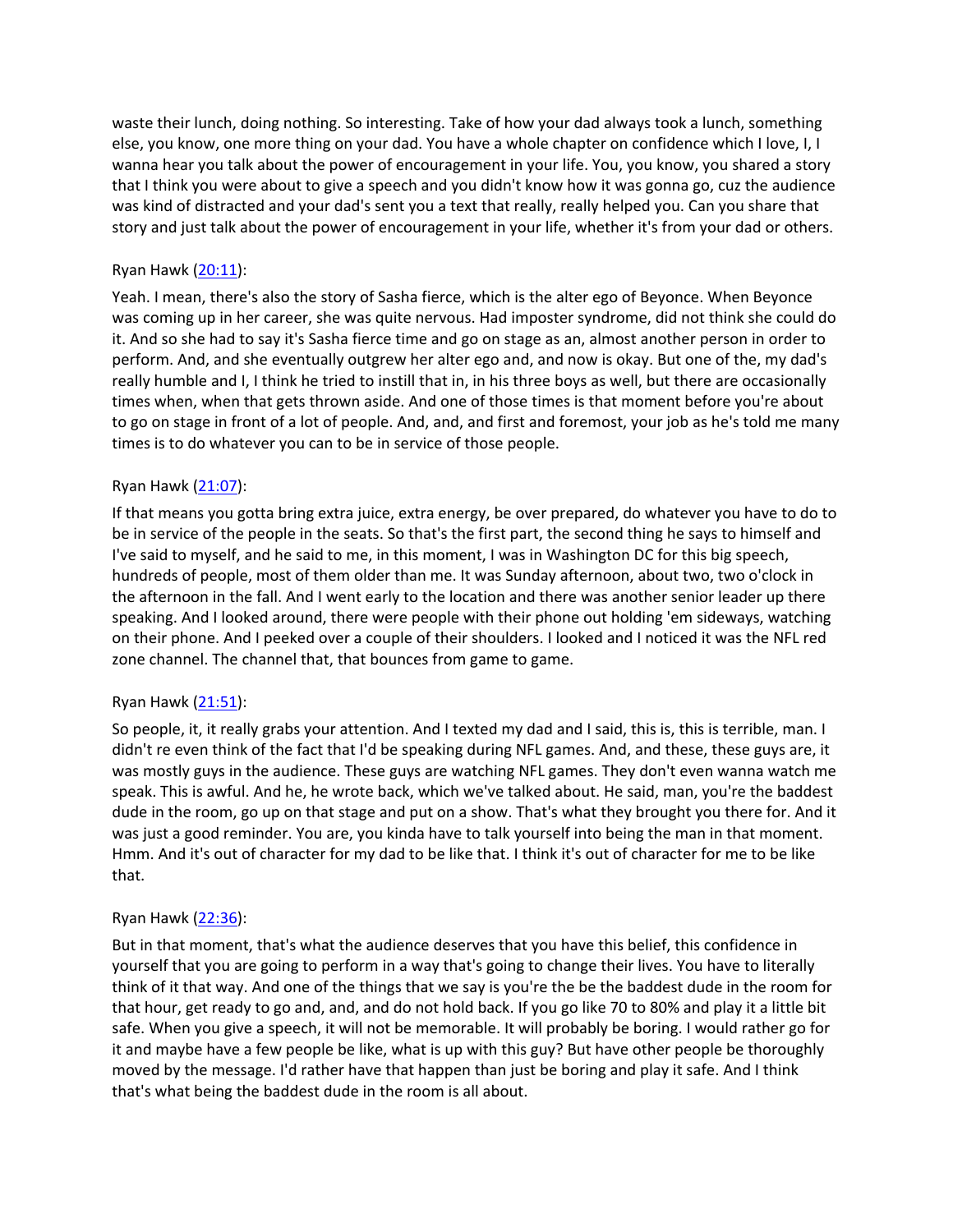## Doug Smith ([23:21\)](https://www.temi.com/editor/t/QpZIoBHMDcAs0PlPb5GKH6L0Z7_Mj2D2ZsVb8f_xrTJFLO3a_Y0_PlBo5X0f-ETFdoRa2SpuMOiteVzfmzqRXL4YSJA?loadFrom=DocumentDeeplink&ts=1401.64):

I love that, man. I'm gonna have to remind myself of that next time I speak next weekend. I'll be saying I'm the baddest dude in the room, man. So thank you.

## Ryan Hawk [\(23:28\)](https://www.temi.com/editor/t/QpZIoBHMDcAs0PlPb5GKH6L0Z7_Mj2D2ZsVb8f_xrTJFLO3a_Y0_PlBo5X0f-ETFdoRa2SpuMOiteVzfmzqRXL4YSJA?loadFrom=DocumentDeeplink&ts=1408.43):

It's just to yourself, right? We don't say it out loud. I say it now because I've written about it. It's not like you're walking around the room, telling people it's, it's like your, your inner monologue as you're getting ready to go up on stage. So that you, you just come up with a little bit more juices.

## Doug Smith ([23:43\)](https://www.temi.com/editor/t/QpZIoBHMDcAs0PlPb5GKH6L0Z7_Mj2D2ZsVb8f_xrTJFLO3a_Y0_PlBo5X0f-ETFdoRa2SpuMOiteVzfmzqRXL4YSJA?loadFrom=DocumentDeeplink&ts=1423.859):

Yeah. I, I wanna talk, you talk about the power of asking in the book, which I loved. And, and you shared the story of Steve Jobs. How I think he was like 11 or 12 or however old. And he asked Michael Dell if for some free parts ended up in turning for Dell bill,

Ryan Hawk [\(23:55\)](https://www.temi.com/editor/t/QpZIoBHMDcAs0PlPb5GKH6L0Z7_Mj2D2ZsVb8f_xrTJFLO3a_Y0_PlBo5X0f-ETFdoRa2SpuMOiteVzfmzqRXL4YSJA?loadFrom=DocumentDeeplink&ts=1435.71):

Bill Hewitt.

## Doug Smith ([23:57\)](https://www.temi.com/editor/t/QpZIoBHMDcAs0PlPb5GKH6L0Z7_Mj2D2ZsVb8f_xrTJFLO3a_Y0_PlBo5X0f-ETFdoRa2SpuMOiteVzfmzqRXL4YSJA?loadFrom=DocumentDeeplink&ts=1437.02):

That's it. Yeah. Yeah. Thank you for the correction. But then you, you shared a story. One last time you were on the podcast, we just talked about your boldness of asking and your follow up with asking for people to be on the podcast. But it was really cool to, to hear about your, your big ask in college as a, as a college quarterback and the response that you got. Are you able to share that story just about and any thoughts you have on the power of asking? And I can go with Drew Brees,

Ryan Hawk [\(24:19\)](https://www.temi.com/editor/t/QpZIoBHMDcAs0PlPb5GKH6L0Z7_Mj2D2ZsVb8f_xrTJFLO3a_Y0_PlBo5X0f-ETFdoRa2SpuMOiteVzfmzqRXL4YSJA?loadFrom=DocumentDeeplink&ts=1459.7): Which Quarterback story?

# Doug Smith ([24:20\)](https://www.temi.com/editor/t/QpZIoBHMDcAs0PlPb5GKH6L0Z7_Mj2D2ZsVb8f_xrTJFLO3a_Y0_PlBo5X0f-ETFdoRa2SpuMOiteVzfmzqRXL4YSJA?loadFrom=DocumentDeeplink&ts=1460.95):

Yeah. Drew Brees. Oh, the drew Brees email. I thought that was awesome. Sorry.

# Ryan Hawk [\(24:24\)](https://www.temi.com/editor/t/QpZIoBHMDcAs0PlPb5GKH6L0Z7_Mj2D2ZsVb8f_xrTJFLO3a_Y0_PlBo5X0f-ETFdoRa2SpuMOiteVzfmzqRXL4YSJA?loadFrom=DocumentDeeplink&ts=1464.29):

Yeah. Yeah. I'm glad. I'm glad we still had it. So like it, the, the, the email. So take it back. I'm a freshman in college at Miami university. I have obviously no idea what I'm doing. And but I noticed that Drew Bree's email from Purdue university, from, from, from college, we found it I found it and, and sent him an email and basically just said Drew. And this was when he was just running the spread in college and absolutely torching everyone. He was going into his final year and just asked them questions, like, how do you do it? What's your mindset? How do you think about this? What, what, you know, basically, how have you been able to do what you do and how do you approach playing quarterback being a leader, right. I'm a freshman quarterback. I have no idea what I'm doing.

### Ryan Hawk [\(25:07\)](https://www.temi.com/editor/t/QpZIoBHMDcAs0PlPb5GKH6L0Z7_Mj2D2ZsVb8f_xrTJFLO3a_Y0_PlBo5X0f-ETFdoRa2SpuMOiteVzfmzqRXL4YSJA?loadFrom=DocumentDeeplink&ts=1507.859):

And he wrote back this really thoughtful and kind note about the role of the quarterback and about attitude and about your energy and about moving the chains, like all these really cool things. And it was, it was just this injection of energy and, and, and inspiration and, and belief that this guy who was one of my, my heroes in college wrote me back rather quickly with such thoughtful advice. And it, it really did a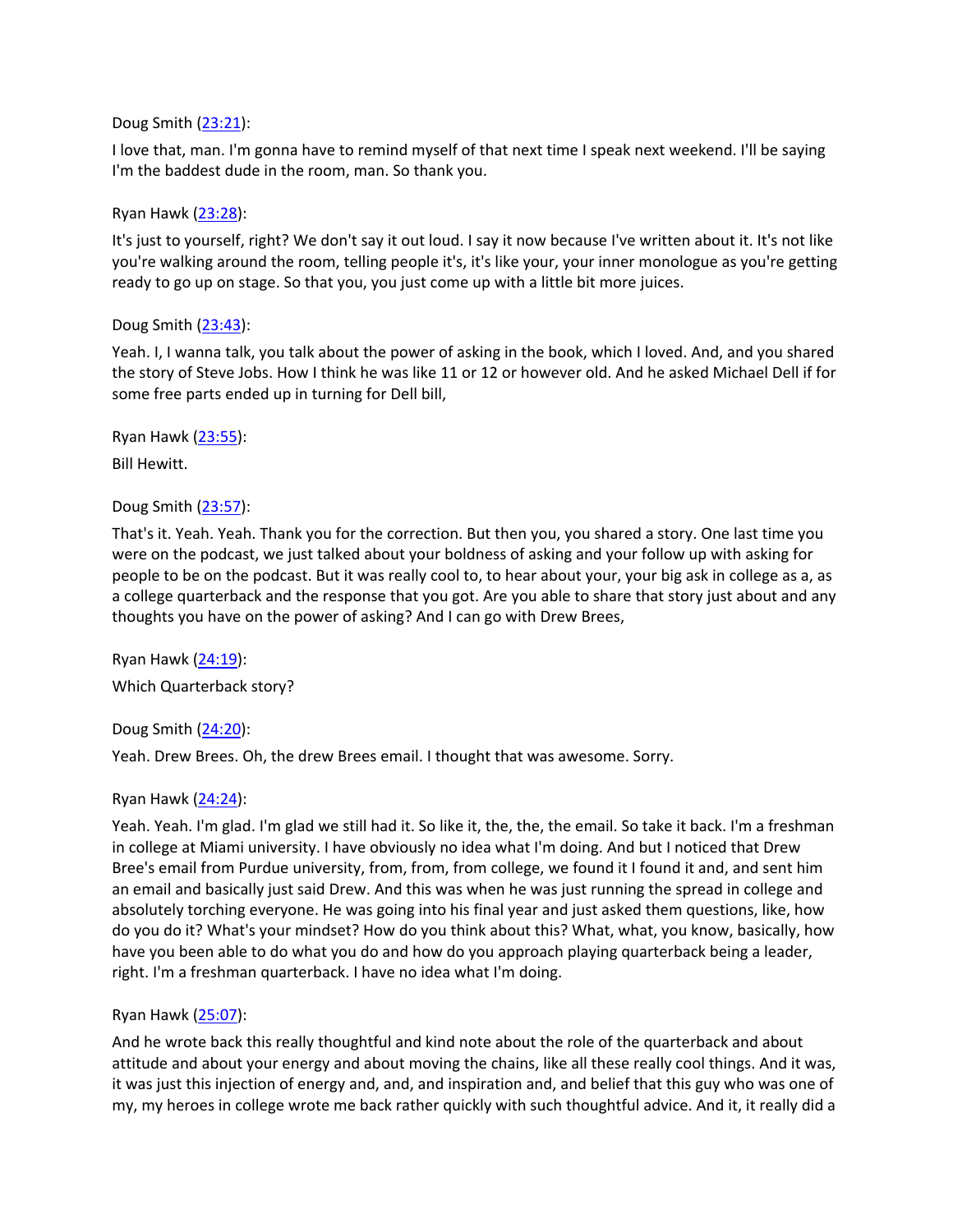couple of things. One like in the moment, it made me feel good and energetic, but also it was, it, it made me realize when other people do that to you, it's an opportunity for you to help them like he did for me. So like when you're on one side of it and you feel the feeling, you feel as weird as that sounds, but you feel that now you're in the position to potentially do that for others, don't waste those opportunities. Try to be responsive, try to respond to people, try to be thoughtful and helpful and be there for others. That part of it, I think is what I learned when I was 18 as a freshman in college when drew Brees responded to me when I asked him some questions about how to be a great quarterback.

# Doug Smith ([26:22\)](https://www.temi.com/editor/t/QpZIoBHMDcAs0PlPb5GKH6L0Z7_Mj2D2ZsVb8f_xrTJFLO3a_Y0_PlBo5X0f-ETFdoRa2SpuMOiteVzfmzqRXL4YSJA?loadFrom=DocumentDeeplink&ts=1582.3):

So cool. I love that story and this just, just totally random, but I know you're an Ohio, Ohio guy. Are you a Bangals fan or a Browns fan? Who do you cheer for?

# Ryan Hawk [\(26:31\)](https://www.temi.com/editor/t/QpZIoBHMDcAs0PlPb5GKH6L0Z7_Mj2D2ZsVb8f_xrTJFLO3a_Y0_PlBo5X0f-ETFdoRa2SpuMOiteVzfmzqRXL4YSJA?loadFrom=DocumentDeeplink&ts=1591):

So I live in Southwest Ohio, so I live in Dayton and Dayton is, is, is pretty close in Cincinnati. So we grew up with boomer ASCI lefty quarterback, icky woods, James Brooks were, were, were the guys. And, and I'm a huge Joe burrow fan. Mainly he, so he grew up in Athens. That's where I graduated college. And his dad was assistant coach at, at where I went to school.

# Doug Smith ([26:56\)](https://www.temi.com/editor/t/QpZIoBHMDcAs0PlPb5GKH6L0Z7_Mj2D2ZsVb8f_xrTJFLO3a_Y0_PlBo5X0f-ETFdoRa2SpuMOiteVzfmzqRXL4YSJA?loadFrom=DocumentDeeplink&ts=1616.4):

So you knew his dad?

## Ryan Hawk [\(26:58\)](https://www.temi.com/editor/t/QpZIoBHMDcAs0PlPb5GKH6L0Z7_Mj2D2ZsVb8f_xrTJFLO3a_Y0_PlBo5X0f-ETFdoRa2SpuMOiteVzfmzqRXL4YSJA?loadFrom=DocumentDeeplink&ts=1618.119):

I don't his dad, his, his staff got there right as we finished. Okay. But that's why Joe moved to Athens. That's why he grew up there. And then, you know, he went to Ohio state and then eventually to LSU. So, I mean, I, I love massive, massive Joe Burrow fan, and I love seeing what he's done for the Bengals.

# Doug Smith ([27:17\)](https://www.temi.com/editor/t/QpZIoBHMDcAs0PlPb5GKH6L0Z7_Mj2D2ZsVb8f_xrTJFLO3a_Y0_PlBo5X0f-ETFdoRa2SpuMOiteVzfmzqRXL4YSJA?loadFrom=DocumentDeeplink&ts=1637.26):

Yeah. You guys are gonna have an exciting decade ahead where I'm a Steeler, I'm a Steeler fan. You know, we've obviously had our share of fun for the last decade, but I,

### Ryan Hawk [\(27:25\)](https://www.temi.com/editor/t/QpZIoBHMDcAs0PlPb5GKH6L0Z7_Mj2D2ZsVb8f_xrTJFLO3a_Y0_PlBo5X0f-ETFdoRa2SpuMOiteVzfmzqRXL4YSJA?loadFrom=DocumentDeeplink&ts=1645.04):

Now it's about them just finding the next guy in the next quarterback. And hopefully they can do that. Cause I love I've rooted, you know, since, since playing with Ben at Miami, I've definitely rooted for him. And it's been so cool to see the career that he put together.

### Doug Smith ([27:37\)](https://www.temi.com/editor/t/QpZIoBHMDcAs0PlPb5GKH6L0Z7_Mj2D2ZsVb8f_xrTJFLO3a_Y0_PlBo5X0f-ETFdoRa2SpuMOiteVzfmzqRXL4YSJA?loadFrom=DocumentDeeplink&ts=1657.25):

What do you think a Mitch Trubisky? What what's he gonna do?

### Ryan Hawk [\(27:40\)](https://www.temi.com/editor/t/QpZIoBHMDcAs0PlPb5GKH6L0Z7_Mj2D2ZsVb8f_xrTJFLO3a_Y0_PlBo5X0f-ETFdoRa2SpuMOiteVzfmzqRXL4YSJA?loadFrom=DocumentDeeplink&ts=1660.69):

I have no idea. I mean, I hope the guy, I dunno. I think it's he's on kind of a proven deal, so hopefully hopefully he does hope hopefully he does. I, I root for all quarterbacks. I know how hard it is. So I hope, I hope he does for, for his sake.

Doug Smith ([27:54\)](https://www.temi.com/editor/t/QpZIoBHMDcAs0PlPb5GKH6L0Z7_Mj2D2ZsVb8f_xrTJFLO3a_Y0_PlBo5X0f-ETFdoRa2SpuMOiteVzfmzqRXL4YSJA?loadFrom=DocumentDeeplink&ts=1674.48):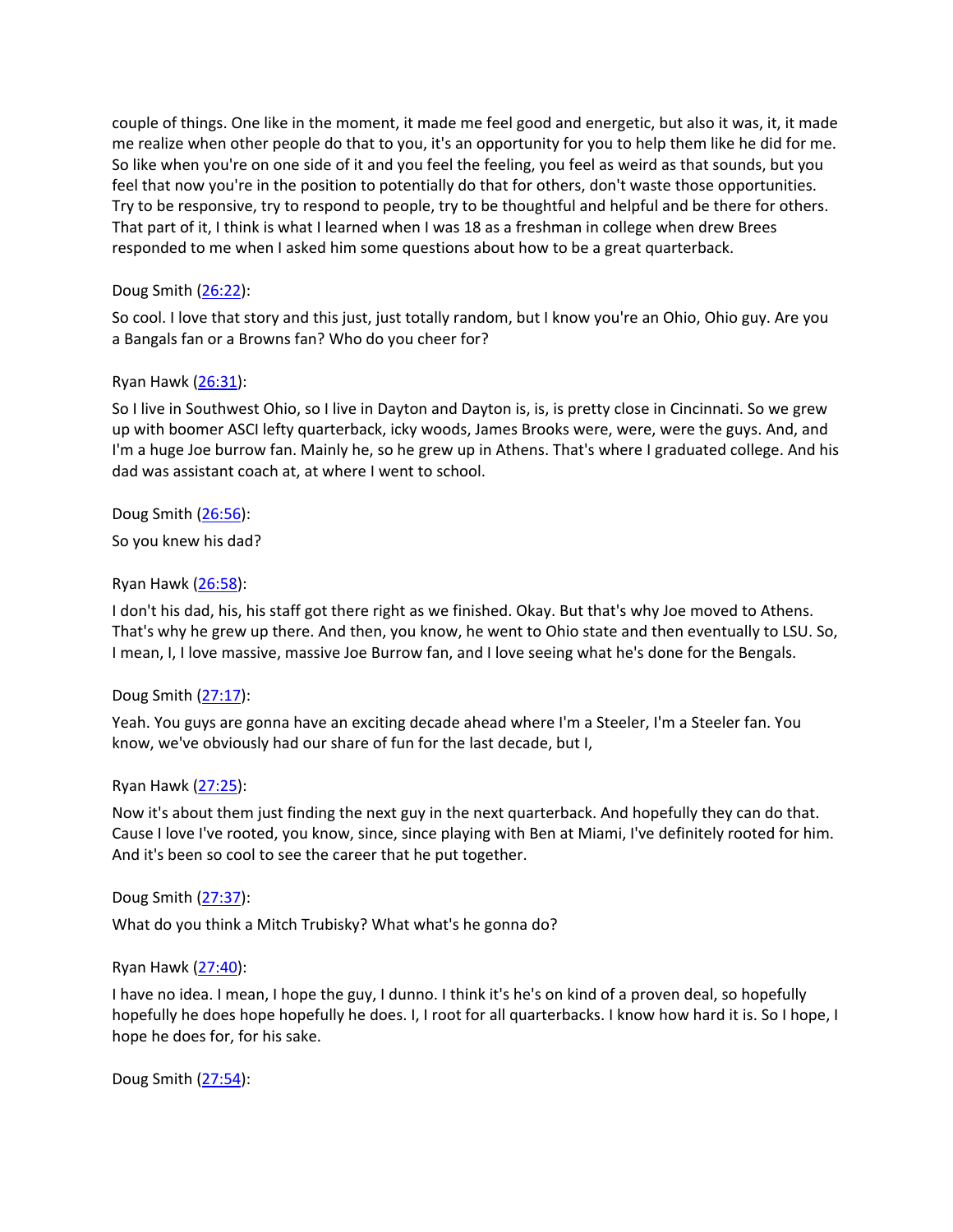Yeah. That's awesome. Back to the book, you know, one of the, one of the traits of pursuing excellence is discipline. And I love that. Just the discipline that you shared about in the process of podcasting, obviously you've recorded hundreds of podcasts. You send out a monthly, or I'm sorry, a weekly email to your email list as well. Can you just talk to us about what you've learned about discipline in the pursuit of excellence?

# Ryan Hawk [\(28:15\)](https://www.temi.com/editor/t/QpZIoBHMDcAs0PlPb5GKH6L0Z7_Mj2D2ZsVb8f_xrTJFLO3a_Y0_PlBo5X0f-ETFdoRa2SpuMOiteVzfmzqRXL4YSJA?loadFrom=DocumentDeeplink&ts=1695.51):

I mean, as Jaco said it first, but I think the discipline is what creates freedom. To me, I think being consistency is, is very important. And I think you have to be disciplined to consistently show up. As you mentioned, I've been publishing up podcast episodes for seven years every Sunday at seven o'clock Eastern. And haven't missed and mindful Mondays for 306 consecutive Mondays without missing. I think consistency is how you build trust. I think you have to be disciplined to do that. I think to consistently show up for the people who choose to invest their most valuable resource with you, obviously their time is a way to build trust. And that means a lot to me. I think that's a huge responsibility. I think there's a lot of things that more talented people can do. But one of the things that seems to be hard for people is to consistently show up.

# Ryan Hawk [\(29:11\)](https://www.temi.com/editor/t/QpZIoBHMDcAs0PlPb5GKH6L0Z7_Mj2D2ZsVb8f_xrTJFLO3a_Y0_PlBo5X0f-ETFdoRa2SpuMOiteVzfmzqRXL4YSJA?loadFrom=DocumentDeeplink&ts=1751.18):

There's always reasons or excuses or, Hey, I had to stop because I had this other thing going on. And then I have this thing that makes me really busy. Right. Everyone says that all the time. And I think the difference is I'm I'm, I don't have any intentions of stopping. I mainly because I love the process of doing it, but that's what discipline's about. You talk to my wife Miranda, like I have obviously lots of flaws, but one of the things that I think she'd tell you is about, yeah, he is a very regimented discipline person and that's part of what she likes. I think I have to be in order to produce anything of excellence. That's a, that's just a, a trait that I have to possess. I have to focus on because there are other things that more talented people could get away with without being consistent. That I can't. So I, I have to show up and do that work every day. That's just part of my process. And it helps that I, I enjoy that process. I like that process. I like the thought of being disciplined. I've found, I've seen the rewards that come from that. So I, I really enjoy trying to live up to that each day.

# Doug Smith ([30:17\)](https://www.temi.com/editor/t/QpZIoBHMDcAs0PlPb5GKH6L0Z7_Mj2D2ZsVb8f_xrTJFLO3a_Y0_PlBo5X0f-ETFdoRa2SpuMOiteVzfmzqRXL4YSJA?loadFrom=DocumentDeeplink&ts=1817.46):

Yeah. And obviously you've been consistent with the podcast. I'm curious outside of just showing up week after week after, week after week and, and building that trust and consistency. Any other advice for podcasters? Have you learned anything else that's been helpful for you in your journey? Podcasting?

# Ryan Hawk [\(30:31\)](https://www.temi.com/editor/t/QpZIoBHMDcAs0PlPb5GKH6L0Z7_Mj2D2ZsVb8f_xrTJFLO3a_Y0_PlBo5X0f-ETFdoRa2SpuMOiteVzfmzqRXL4YSJA?loadFrom=DocumentDeeplink&ts=1831.41):

Most people don't prep. You, you, you understand this cuz you're super prepped. Maybe as much as anybody I've ever talked to on a podcast. Now that I've done a few hundred with, with a couple of books as you go talk to other podcasts or you go on other podcasts, you'll realize that the difference between the great ones and the not so great ones is preparation. And I think the reason why is the preparations is all, is all the stuff that happens when nobody's watching. It's all the stuff it's boring, right? People think it is boring and they don't read the book. They don't have like you're, you're sitting here hitting passage after passages of the book. Obviously I know you actually read it. Most times I go on podcast. They haven't read the book because it takes a lot of time. It takes work.

Ryan Hawk [\(31:17\)](https://www.temi.com/editor/t/QpZIoBHMDcAs0PlPb5GKH6L0Z7_Mj2D2ZsVb8f_xrTJFLO3a_Y0_PlBo5X0f-ETFdoRa2SpuMOiteVzfmzqRXL4YSJA?loadFrom=DocumentDeeplink&ts=1877.69):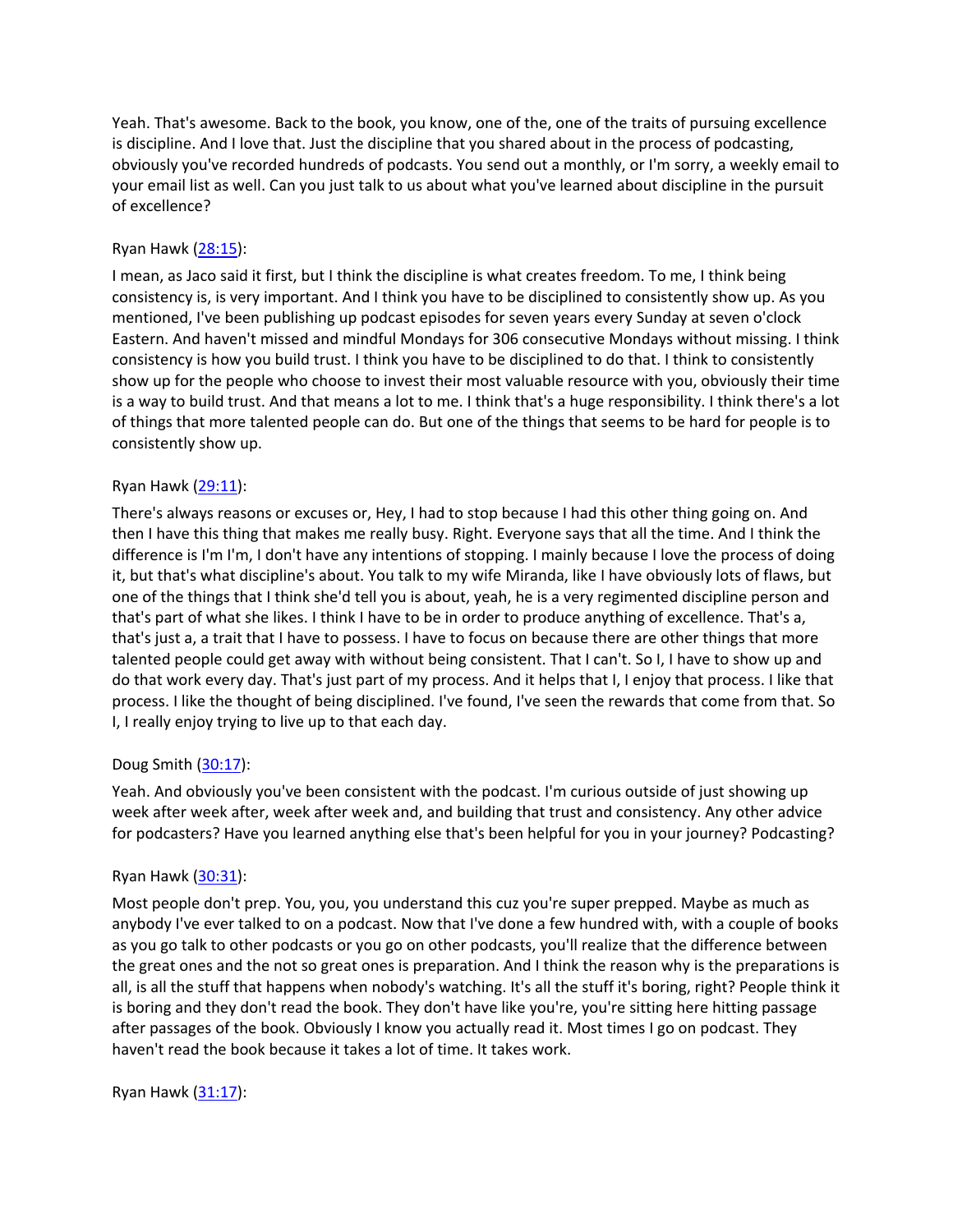So I think the number one thing and Brian Coman just tweeted about this. He's like, do the prep, do the prep work to make it better? And if you have failed to do the prep work, reschedule, reschedule, don't do it say, Hey, I'm sorry, man. I am not prepared for this, reschedule it. And I think that's the difference. And then as you do it more and more, you get more repetitions and you become better at asking questions and asking, follow up questions and building rapport. And the guest starts to really like it. And that's how your show grows. And that's why your show has Liz Weisman and John Gordon and all these amazing people because they're like, oh, Doug does the work. He does the work. Right. Which most people struggle to do. Because again, life's, I'm, I'm, I'm trying to be judgmental, but cuz it life's busy. But if you, if you actually really want to do a good job, I think you cannot skimp on the preparation. Especially if you do an interview show, if it's a solo show, I'm sure there's a whole other world of preparation you gotta do too. But either way I think the prep is, is what sets apart. The, the great ones from the not so great ones.

## Doug Smith ([32:21\)](https://www.temi.com/editor/t/QpZIoBHMDcAs0PlPb5GKH6L0Z7_Mj2D2ZsVb8f_xrTJFLO3a_Y0_PlBo5X0f-ETFdoRa2SpuMOiteVzfmzqRXL4YSJA?loadFrom=DocumentDeeplink&ts=1941.62):

Hey, do you have any desire to go solo ever? I mean, I know you do interviews, but would you ever do personal lessons on a consistent basis

## Ryan Hawk [\(32:28\)](https://www.temi.com/editor/t/QpZIoBHMDcAs0PlPb5GKH6L0Z7_Mj2D2ZsVb8f_xrTJFLO3a_Y0_PlBo5X0f-ETFdoRa2SpuMOiteVzfmzqRXL4YSJA?loadFrom=DocumentDeeplink&ts=1948.85):

On my podcast? Yeah. I would be open to it. I, yeah, I would. I would do. Do you do it?

### Doug Smith ([32:35\)](https://www.temi.com/editor/t/QpZIoBHMDcAs0PlPb5GKH6L0Z7_Mj2D2ZsVb8f_xrTJFLO3a_Y0_PlBo5X0f-ETFdoRa2SpuMOiteVzfmzqRXL4YSJA?loadFrom=DocumentDeeplink&ts=1955.22):

Yeah. I try to do it once a month. Just a personal lesson from me. How does it go? Good. So, I mean it's the same thing. Some people actually they say they prefer to listen to just me and they'd like that better. It's been mixed reviews, but

### Ryan Hawk [\(32:46\)](https://www.temi.com/editor/t/QpZIoBHMDcAs0PlPb5GKH6L0Z7_Mj2D2ZsVb8f_xrTJFLO3a_Y0_PlBo5X0f-ETFdoRa2SpuMOiteVzfmzqRXL4YSJA?loadFrom=DocumentDeeplink&ts=1966.6):

Do you read it or do you just, do you read it or do you have bullet points and riff off the bullet points or how do you do it?

### Doug Smith ([32:51\)](https://www.temi.com/editor/t/QpZIoBHMDcAs0PlPb5GKH6L0Z7_Mj2D2ZsVb8f_xrTJFLO3a_Y0_PlBo5X0f-ETFdoRa2SpuMOiteVzfmzqRXL4YSJA?loadFrom=DocumentDeeplink&ts=1971.76):

I just put together a leadership lesson. So if I was giving a talk somewhere, so for me, it helps me think about, okay, well one, it, it helps me create a cadence of, or I guess a list of talks that I could give and allows me to prep those cuz again, people may not go back and listen to them, so that's been helpful and yeah, I just, I just give it like I'd be giving a talk anywhere else. So doesn't

### Ryan Hawk [\(33:09\)](https://www.temi.com/editor/t/QpZIoBHMDcAs0PlPb5GKH6L0Z7_Mj2D2ZsVb8f_xrTJFLO3a_Y0_PlBo5X0f-ETFdoRa2SpuMOiteVzfmzqRXL4YSJA?loadFrom=DocumentDeeplink&ts=1989.95):

Really, so do you read it or do you read it or no, you just, you riff off the bullet points.

### Doug Smith ([33:13\)](https://www.temi.com/editor/t/QpZIoBHMDcAs0PlPb5GKH6L0Z7_Mj2D2ZsVb8f_xrTJFLO3a_Y0_PlBo5X0f-ETFdoRa2SpuMOiteVzfmzqRXL4YSJA?loadFrom=DocumentDeeplink&ts=1993.86):

Yeah. I'll yeah. I'll look down at my bullet points. Again, well, I guess I used to re I guess I used to put a little bit more into it when I was when I didn't do video, but now I'm going to video. I'm just trying to keep it bullet points in and look into the screen. So I remain eye contact with the audience.

Ryan Hawk [\(33:29\)](https://www.temi.com/editor/t/QpZIoBHMDcAs0PlPb5GKH6L0Z7_Mj2D2ZsVb8f_xrTJFLO3a_Y0_PlBo5X0f-ETFdoRa2SpuMOiteVzfmzqRXL4YSJA?loadFrom=DocumentDeeplink&ts=2009.9):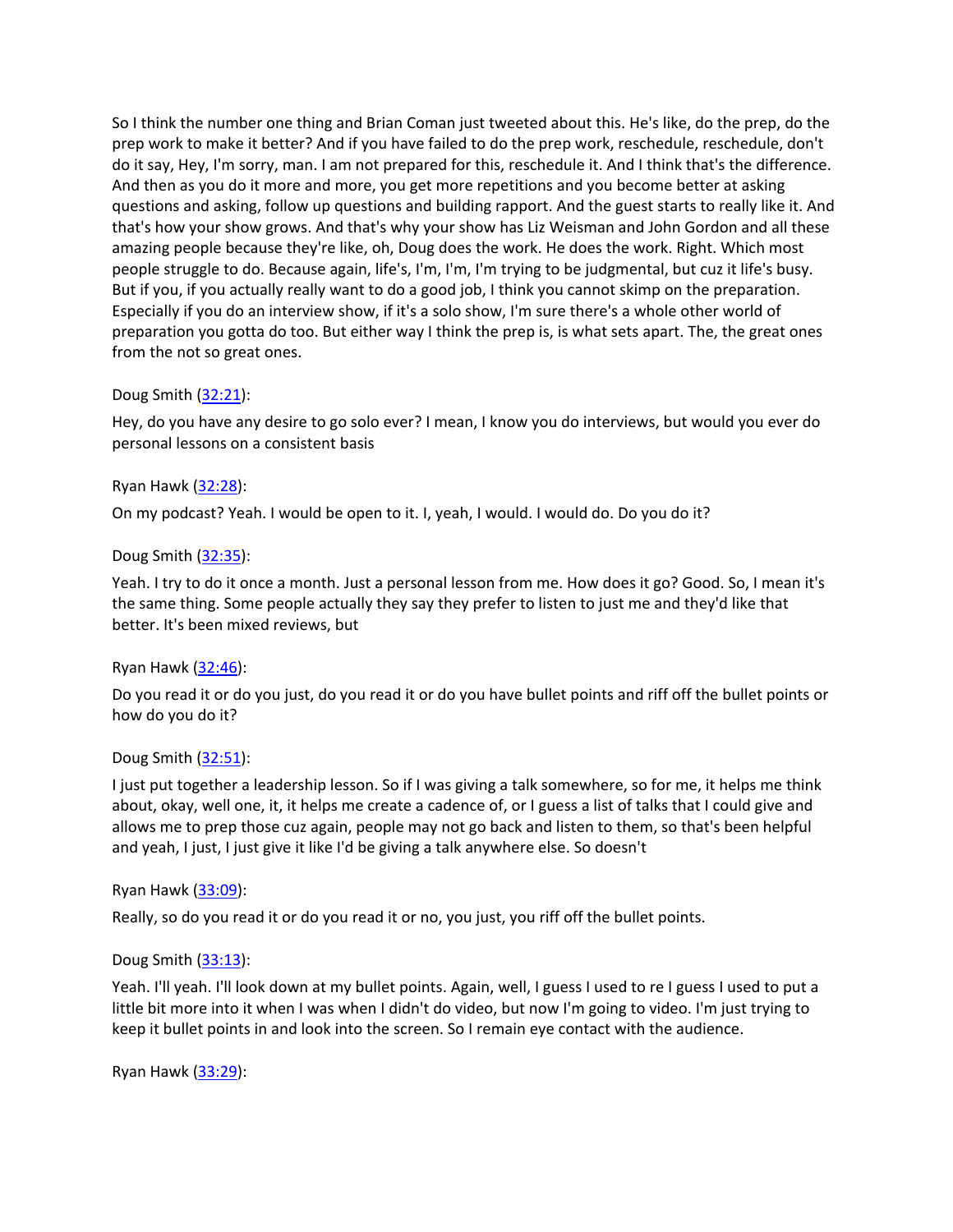Huh? That's cool. So yeah, I like that. I think that is a next step that I think is, is good. I've done Q and a episodes, which is a version of that, but it's still not the same where, you know, they send in the questions and we, we answer. So it's still slow, but it's not exactly the same.

# Doug Smith ([33:44\)](https://www.temi.com/editor/t/QpZIoBHMDcAs0PlPb5GKH6L0Z7_Mj2D2ZsVb8f_xrTJFLO3a_Y0_PlBo5X0f-ETFdoRa2SpuMOiteVzfmzqRXL4YSJA?loadFrom=DocumentDeeplink&ts=2024.72):

Yeah. I think it'd be interesting. I love, I would love to hear you. I, I think also would encourage me. I was listening to Gary V and I mean, again, Gary, that's all he does is talk. He does interview for him too, but he basically said 99% of the world. And I, and I don't think this is the case for you obviously, but he said 99% of the world on podcasting interview, other people cuz they're insecure about their own messaging. And he's like, so for me when he started his podcast, he's like, I realized that I'm gonna be in the 1% that's okay with being secure in their own content. And I would set myself apart that way. So that also really challenged me of like, okay, I need to do more of my own content in addition to yeah.

# Ryan Hawk [\(34:18\)](https://www.temi.com/editor/t/QpZIoBHMDcAs0PlPb5GKH6L0Z7_Mj2D2ZsVb8f_xrTJFLO3a_Y0_PlBo5X0f-ETFdoRa2SpuMOiteVzfmzqRXL4YSJA?loadFrom=DocumentDeeplink&ts=2058.31):

To the interview. Yeah. I mean, I know Gary has to be over the top and that's part of the plan, but I, something similar to that, which Hey respect. Todd Henry gave me this advice early on when I was writing my first book. Do you know, have you had Todd on, do you know Todd?

# Doug Smith ([34:31\)](https://www.temi.com/editor/t/QpZIoBHMDcAs0PlPb5GKH6L0Z7_Mj2D2ZsVb8f_xrTJFLO3a_Y0_PlBo5X0f-ETFdoRa2SpuMOiteVzfmzqRXL4YSJA?loadFrom=DocumentDeeplink&ts=2071.219):

Haven't, I know, I know his work.

# Ryan Hawk [\(34:32\)](https://www.temi.com/editor/t/QpZIoBHMDcAs0PlPb5GKH6L0Z7_Mj2D2ZsVb8f_xrTJFLO3a_Y0_PlBo5X0f-ETFdoRa2SpuMOiteVzfmzqRXL4YSJA?loadFrom=DocumentDeeplink&ts=2072.62):

He's awesome, dude. You gotta have Todd on. I'm happy to connect you if you want, but that'd be great. I love Todd. He lives in Cincinnati actually. So he's close by. Oh wow. I've seen him speak. He he's an amazing speaker. Great writer too. But I was I showed him like very, very early draft of my first book and he was like, you know, dude, it's fine. But cover bands don't change the world. And I was like, what do you mean? And he is like, well, you're, this is kind of a cover bandish type stuff. Basically you're regurgitating a bunch of good stuff and it is good. It's useful, but there's no Ryan in here. And so are you okay? He goes, cover bands by the way, can make a good living. Maybe not a great living, but they can make a solid, good living.

# Ryan Hawk [\(35:13\)](https://www.temi.com/editor/t/QpZIoBHMDcAs0PlPb5GKH6L0Z7_Mj2D2ZsVb8f_xrTJFLO3a_Y0_PlBo5X0f-ETFdoRa2SpuMOiteVzfmzqRXL4YSJA?loadFrom=DocumentDeeplink&ts=2113.9):

But they also don't change the world. And based on our conversations, I don't think you want to be a cover band, but this is cover band work. And that was, that was like, it changed my life. I've told him this a number of times, but also it, it also made me love the guy because he had the guts to tell me that. Yeah. Wow. But I think it really is in line with what you're saying of similar, I guess, to Gary V of, of kind of like, which, what do you think? What's your message. That's the number one thing my, my publisher McGraw hill still says is, wait, no, no, we wanna know what you think. I know what these other people think. And yes, you've curated it well. And if you notice though, like the book, I still struggle with this. I, it says it's still something I'm working on. Getting a little bit better, but it, but, but it's still something I have to actively work on is, is not being a cover band.

# Doug Smith ([36:06\)](https://www.temi.com/editor/t/QpZIoBHMDcAs0PlPb5GKH6L0Z7_Mj2D2ZsVb8f_xrTJFLO3a_Y0_PlBo5X0f-ETFdoRa2SpuMOiteVzfmzqRXL4YSJA?loadFrom=DocumentDeeplink&ts=2166.94):

Yeah, no, I'm, I'm very similar, you know, for, I think for a decade, I just quoted John Maxwell in that <laugh> that he basically spoke for me, which worked out great, but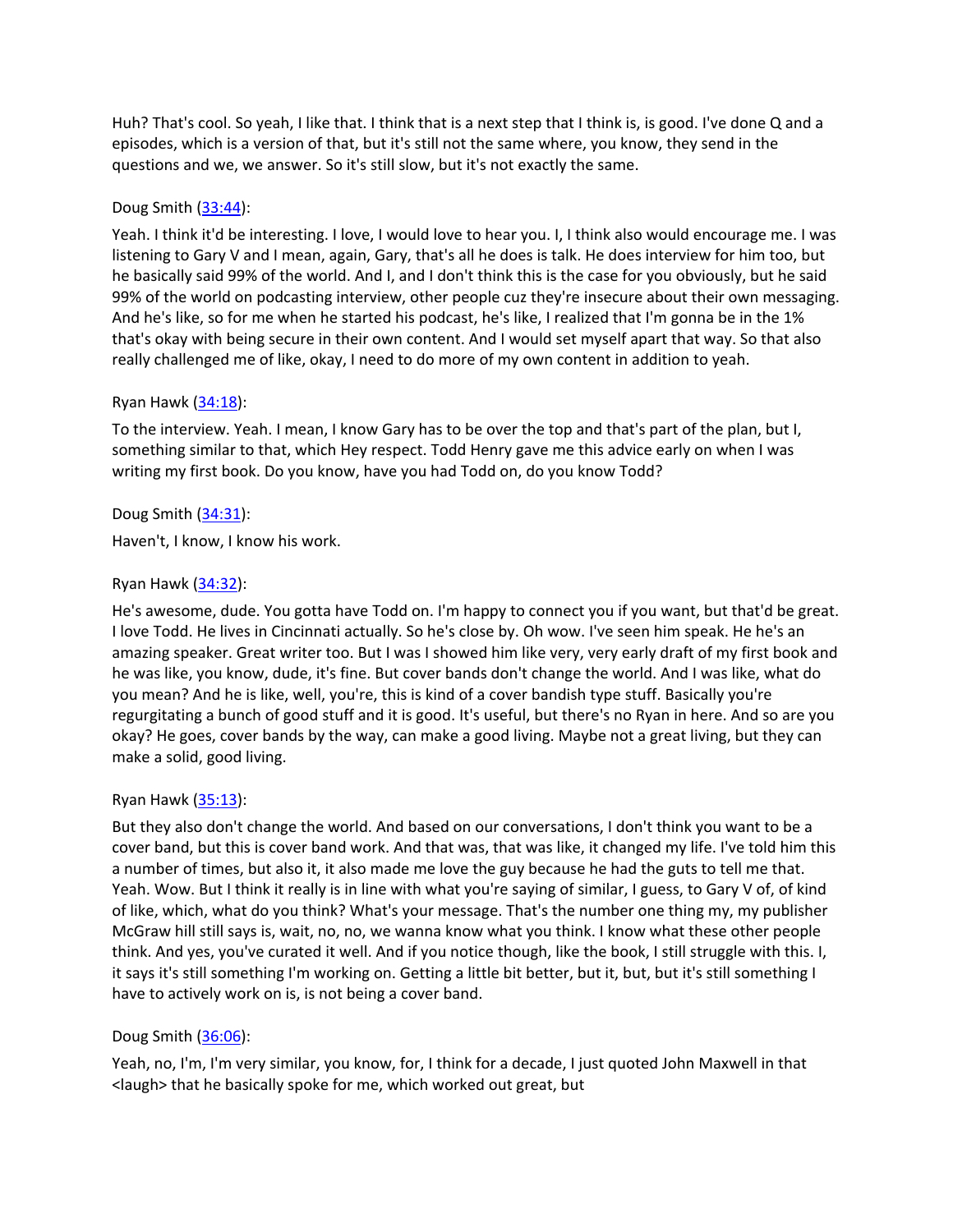## Ryan Hawk [\(36:15\)](https://www.temi.com/editor/t/QpZIoBHMDcAs0PlPb5GKH6L0Z7_Mj2D2ZsVb8f_xrTJFLO3a_Y0_PlBo5X0f-ETFdoRa2SpuMOiteVzfmzqRXL4YSJA?loadFrom=DocumentDeeplink&ts=2175.59):

Tough, you know, it's pretty, pretty good, but it's funny. Like the thing is, we're all kind of grabbing from others. We're all learning. And we're like regurgitating in our own way. Like even John is too, but they, some people have figured it out more and obviously he's gotten a ton of reps. So I think that's, that's part of, I it's just like in your career, there's these evolutions where initially, even in football, like I just copied the quarterback who played before me exactly. As he did it. And then you get more reps and you kind of become more of your own quarterback and you watch film of others and you take bits and pieces of others. And then you kind of implement it into, with your game. The same thing with interviewing as a podcaster with writing a book or whatever may be. And then as you do it more, you become more and more you, I just think those things take repetition.

# Ryan Hawk [\(37:00\)](https://www.temi.com/editor/t/QpZIoBHMDcAs0PlPb5GKH6L0Z7_Mj2D2ZsVb8f_xrTJFLO3a_Y0_PlBo5X0f-ETFdoRa2SpuMOiteVzfmzqRXL4YSJA?loadFrom=DocumentDeeplink&ts=2220.68):

They take time and, and, and the mistake that I probably have made, and I don't know if you've made, this is when you compare some of you compare your year two or three to somebody else's year 13, of course. Right. They, you're not comparing it to the years where they're stumbling and trying to figure out. And it's not very good. You're comparing it to a much better place where they're at. And I think that's something too that you have to be careful of that I've, I've messed up and try to remember and, and show a little grace still strive to do excellent work, but show a little bit of grace for the work because you, you, there's not enough reps yet.

# Doug Smith ([37:37\)](https://www.temi.com/editor/t/QpZIoBHMDcAs0PlPb5GKH6L0Z7_Mj2D2ZsVb8f_xrTJFLO3a_Y0_PlBo5X0f-ETFdoRa2SpuMOiteVzfmzqRXL4YSJA?loadFrom=DocumentDeeplink&ts=2257.489):

Yeah, no, totally agree. And I actually, in the fall of 2020 had a mental breakdown. At least that's what I would call it. And there was several factors that played into, but one in working with a therapist, he just said, Doug, cuz I was asking him about capacity cuz I was burning out. And he said, usually when I work with performers, it's not always a capacity issue cuz there's people that can sleep four hours a night and go all day and live the seventies and be fine. He's like usually what I find with capacity is it's, it's more of an issue of unrealistic expectations of yourself internally. And I was like, that's it cuz for me, you know, with writing an influence, I'm like, if I'm not John Maxwell, doesn't matter how many followers I have, you know, physically, if I'm not like Tony Horton or Arnold or the rock.

# Doug Smith ([38:18\)](https://www.temi.com/editor/t/QpZIoBHMDcAs0PlPb5GKH6L0Z7_Mj2D2ZsVb8f_xrTJFLO3a_Y0_PlBo5X0f-ETFdoRa2SpuMOiteVzfmzqRXL4YSJA?loadFrom=DocumentDeeplink&ts=2298.1):

And literally that was the standard I was holding myself to and every area of my life, which was extremely unhealthy. So I absolutely agree. And I'm just getting really comfortable with me. And if it's affirming to you at all, you know, in prepping for this, I read the book and then I went back through everything that I underlined in the book to come up with the questions. And I would say 90% of what interested me most were, were your stories and your thoughts more than, you know, they were great thoughts from other people. But so I just wanna affirm what everyone else has been telling you. Keep, keep leaning into

# Ryan Hawk [\(38:46\)](https://www.temi.com/editor/t/QpZIoBHMDcAs0PlPb5GKH6L0Z7_Mj2D2ZsVb8f_xrTJFLO3a_Y0_PlBo5X0f-ETFdoRa2SpuMOiteVzfmzqRXL4YSJA?loadFrom=DocumentDeeplink&ts=2326.04):

That. Well, I appreciate that. That means a lot. And it, it, it is nice to get feedback like that. That's definitely what my publisher says all every time. But part of it too is like, there's so much good stuff out there. Like I kind can't help but wanna share it. You know what I mean? But I think Derek Silvers writes a lot about this. He's like, yes, read it and take it in. But then as, as it kind of comes into your mind, you have to distill it and then share it in your own voice. And I think that's a process, again, that takes repetition. It takes work where you're mashing together, like seven different things that you've read,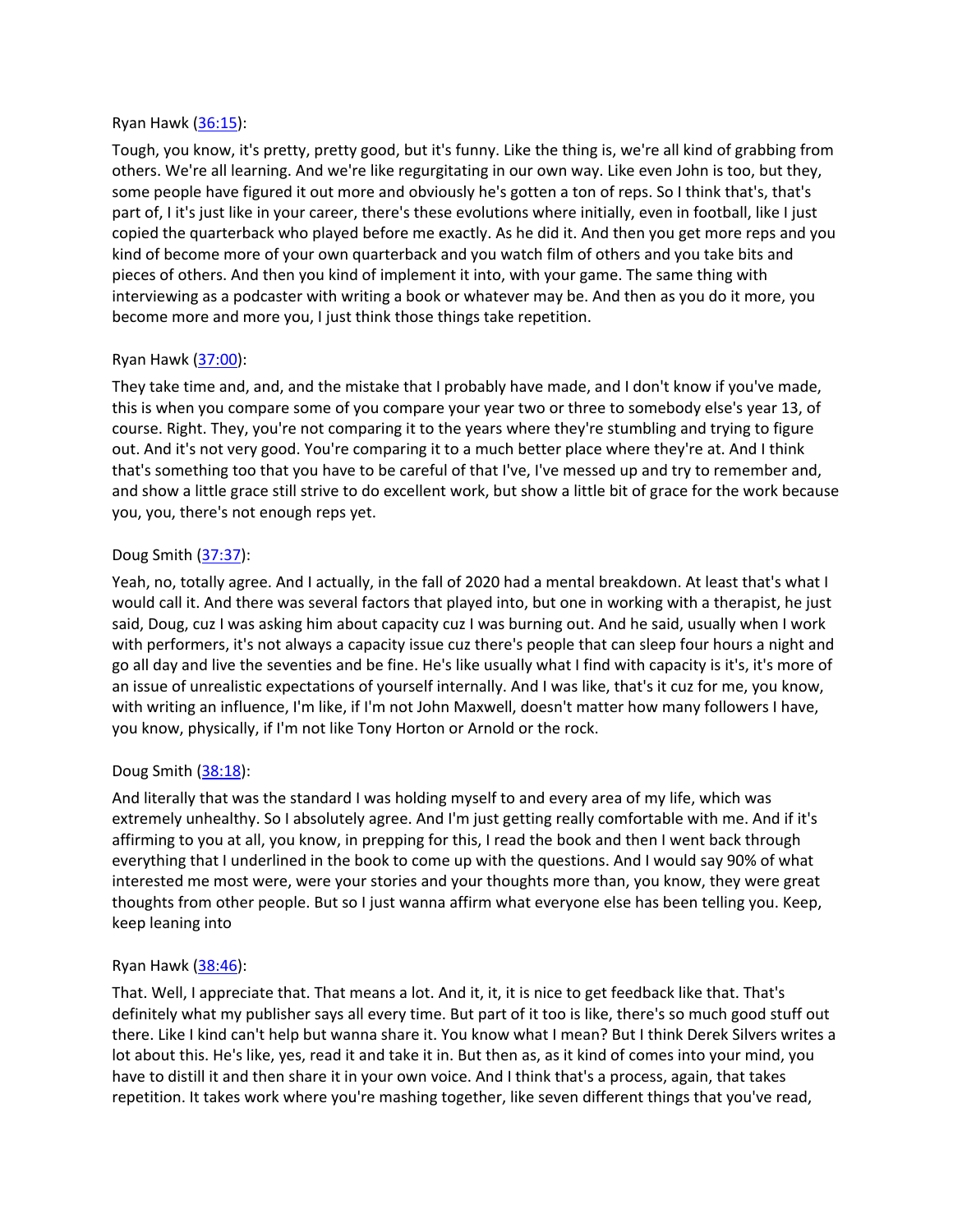distilling it all within yourself and then sharing it in a compelling fashion. You know, there's like the Adam grants of the world who just do that in one second. <Laugh> most of us, it takes a little bit of time, you know, most of us takes a little bit of time in work to, to get there. And I think that's, that's what we're all working on.

Doug Smith ([39:39\)](https://www.temi.com/editor/t/QpZIoBHMDcAs0PlPb5GKH6L0Z7_Mj2D2ZsVb8f_xrTJFLO3a_Y0_PlBo5X0f-ETFdoRa2SpuMOiteVzfmzqRXL4YSJA?loadFrom=DocumentDeeplink&ts=2379.08):

Yeah. When Adam Graham puts out like a tweet or something, I'm like, it would've taken me 20 years to come up with a thought like that. If

Ryan Hawk [\(39:44\)](https://www.temi.com/editor/t/QpZIoBHMDcAs0PlPb5GKH6L0Z7_Mj2D2ZsVb8f_xrTJFLO3a_Y0_PlBo5X0f-ETFdoRa2SpuMOiteVzfmzqRXL4YSJA?loadFrom=DocumentDeeplink&ts=2384.489):

Ever

Doug Smith ([39:45\)](https://www.temi.com/editor/t/QpZIoBHMDcAs0PlPb5GKH6L0Z7_Mj2D2ZsVb8f_xrTJFLO3a_Y0_PlBo5X0f-ETFdoRa2SpuMOiteVzfmzqRXL4YSJA?loadFrom=DocumentDeeplink&ts=2385.61):

Whatever

## Ryan Hawk [\(39:46\)](https://www.temi.com/editor/t/QpZIoBHMDcAs0PlPb5GKH6L0Z7_Mj2D2ZsVb8f_xrTJFLO3a_Y0_PlBo5X0f-ETFdoRa2SpuMOiteVzfmzqRXL4YSJA?loadFrom=DocumentDeeplink&ts=2386.61):

That's like, the dude just wrote it. He just wrote, I mean, I don't know what it's process and maybe there's more to it, but, but yeah, I think, I think that's it comparing yourself to the aliens who are just otherworldly is also probably not helpful,

## Doug Smith ([39:58\)](https://www.temi.com/editor/t/QpZIoBHMDcAs0PlPb5GKH6L0Z7_Mj2D2ZsVb8f_xrTJFLO3a_Y0_PlBo5X0f-ETFdoRa2SpuMOiteVzfmzqRXL4YSJA?loadFrom=DocumentDeeplink&ts=2398.86):

You know? Yeah. So I guess as we start to close two other things, I guess I'd love to hear about from the book is, you know, again, we already talked about you focused on the power of others and you created learning leader circles. Within the learning leader, we have mastermind groups at L3 Leadership. One, I wanna hear you just talk about the importance of groups like that and why leader should be in them. And then I always ask two questions at once. There was a section in there about what you do with your, your leadership circles and, and just, it was about dinner events. And you actually, you talked about a book called mastermind dinners, which I went out and bought and I'm like, this is amazing. Talk about the importance of dinners within those groups. Jason, Would he be a good interview?

### Ryan Hawk [\(40:36\)](https://www.temi.com/editor/t/QpZIoBHMDcAs0PlPb5GKH6L0Z7_Mj2D2ZsVb8f_xrTJFLO3a_Y0_PlBo5X0f-ETFdoRa2SpuMOiteVzfmzqRXL4YSJA?loadFrom=DocumentDeeplink&ts=2436.7):

Okay. Jason's an awesome dude. I love him was one of my first wait. He is the first. But he also came back on again. Wow. sorry. I, I cut you off. What was the end of the question?

# Doug Smith ([40:46\)](https://www.temi.com/editor/t/QpZIoBHMDcAs0PlPb5GKH6L0Z7_Mj2D2ZsVb8f_xrTJFLO3a_Y0_PlBo5X0f-ETFdoRa2SpuMOiteVzfmzqRXL4YSJA?loadFrom=DocumentDeeplink&ts=2446.48):

Yeah. Just talk about the importance of dinners within groups like that.

# Ryan Hawk [\(40:50\)](https://www.temi.com/editor/t/QpZIoBHMDcAs0PlPb5GKH6L0Z7_Mj2D2ZsVb8f_xrTJFLO3a_Y0_PlBo5X0f-ETFdoRa2SpuMOiteVzfmzqRXL4YSJA?loadFrom=DocumentDeeplink&ts=2450.239):

Yeah. So the, with the leadership circles, I noticed this I just had one of those meetings today. It was super emotional one actually, just to see one of the, the woman leaders she works at LinkedIn said today, she goes, this just makes me like it, it just makes my heart smile. And I was like, what a cool way to, to talk about, you know, what, that's how I feel too. You know? So I, I love, I love those groups. The first year we were meeting on zoom because everyone lives all over the place for the first nine months. And in the 10th month we had our our, our once a year workshop. It's two days. At that point I did it in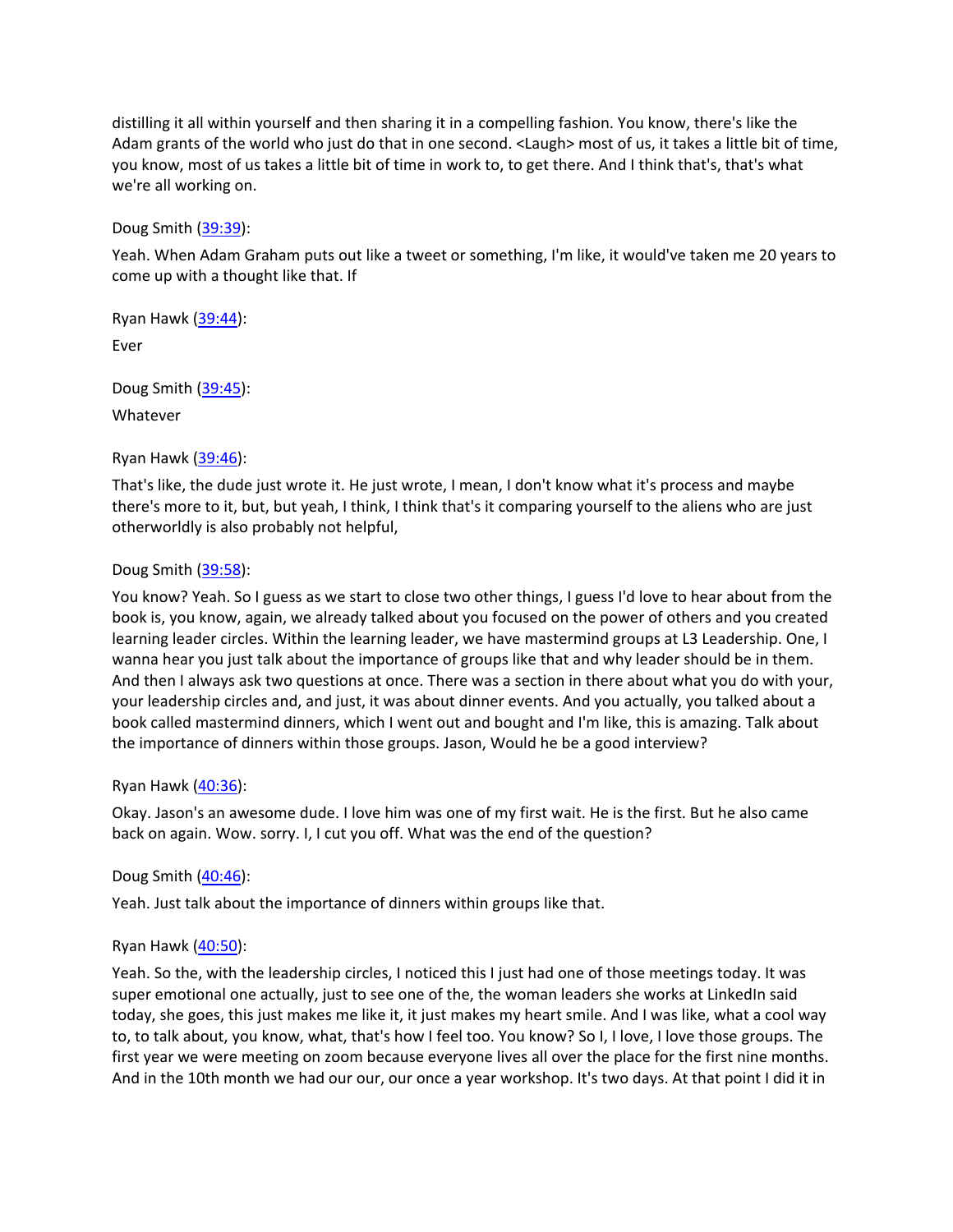Dayton here where I live. I had 'em all to my house for dinner. Then we worked hard in the meeting rooms.

## Ryan Hawk [\(41:38\)](https://www.temi.com/editor/t/QpZIoBHMDcAs0PlPb5GKH6L0Z7_Mj2D2ZsVb8f_xrTJFLO3a_Y0_PlBo5X0f-ETFdoRa2SpuMOiteVzfmzqRXL4YSJA?loadFrom=DocumentDeeplink&ts=2498.521):

Some of the group went and ran together and then we had this, this big dinner, like a mastermind talks or mastermind dinner like Jason w writes about in that book with a lot of prompts and questions. And I'm up walking around asking questions. We use a champagne question, which is it's one year from now. We have a bottle of champagne we're celebrating, what are we celebrating? So they gotta share like a one year goal type thing. And some of 'em are wild. Some of 'em are like have a baby, whatever. So the, the difference though, I, I felt that group changed forever. That first group, after that first in person meeting, when I think you have to do a few things together in order to, to come closer, I think you need to do something really hard together. Usually it's physical, but it doesn't have to be so like this most recent, recent trip, we went to Scottsdale Arizona and we climbed a mountain together at sunrise.

## Ryan Hawk [\(42:26\)](https://www.temi.com/editor/t/QpZIoBHMDcAs0PlPb5GKH6L0Z7_Mj2D2ZsVb8f_xrTJFLO3a_Y0_PlBo5X0f-ETFdoRa2SpuMOiteVzfmzqRXL4YSJA?loadFrom=DocumentDeeplink&ts=2546.68):

Wow. So we did something physically hard together. We even brought a, a video guy. He had his drone, it was really cool. Right? So do something hard together. I think then you have to, you have to learn together, you learn together, you become closer through learning together. And then I think you should break bread. I think you should eat together, share meals. There's a lot of science behind and I write about it in the book, but the, a lot of science behind the importance of sharing long meals together, sometimes there's prompts, there's questions. People kind of lead it. But you do those three things and it's amazing how fast and you can grow really close together. So I'm a massive believer. And we, we, we, as you know, like part of why you had probably had those issues in the fall of 2020, I mean, you, you didn't do any of that.

### Ryan Hawk [\(43:13\)](https://www.temi.com/editor/t/QpZIoBHMDcAs0PlPb5GKH6L0Z7_Mj2D2ZsVb8f_xrTJFLO3a_Y0_PlBo5X0f-ETFdoRa2SpuMOiteVzfmzqRXL4YSJA?loadFrom=DocumentDeeplink&ts=2593.09):

We didn't do any of that for a while. And I think we realized how much we missed those things when they were taken away from us and how much we value them. And so I, to me I did one of these last week in Atlanta, we climbed a mountain. We learned all day. And then we, we had dinner and even some post dinner festivities. And like that one day of, of meeting all of 'em, this was at insight global that one day of doing that, that group is so tight now is so tight. And before that we were all just meeting on zoom. So I, whenever possible, whenever somebody's running a circle of their own or whatever mastermind group, I, I, my first thing is, get it on the calendar to do those three things together, get it on the calendar. Like, even if it's not, cuz I'm, I'm doing my next one for them in September. And it's, it's, it's, it's on the calendar. And I think that part of it is so critical. If you care to, to bring a group of people, like actually together together is be, be with one another and do something hard together, learn together and break bread together.

### Doug Smith ([44:12\)](https://www.temi.com/editor/t/QpZIoBHMDcAs0PlPb5GKH6L0Z7_Mj2D2ZsVb8f_xrTJFLO3a_Y0_PlBo5X0f-ETFdoRa2SpuMOiteVzfmzqRXL4YSJA?loadFrom=DocumentDeeplink&ts=2652.86):

So I, I love the intentionality behind that. I am curious on the, on the dinner prompts or the question prompts in my experience, at least I feel like there's two kind of people. There's people who respond really well to that and love that. And then there's people who are like, dear God, are you kidding me? I just want have dinner. <Laugh> like leave me alone. Yeah.

Ryan Hawk [\(44:27\)](https://www.temi.com/editor/t/QpZIoBHMDcAs0PlPb5GKH6L0Z7_Mj2D2ZsVb8f_xrTJFLO3a_Y0_PlBo5X0f-ETFdoRa2SpuMOiteVzfmzqRXL4YSJA?loadFrom=DocumentDeeplink&ts=2667.81): I'm one, those people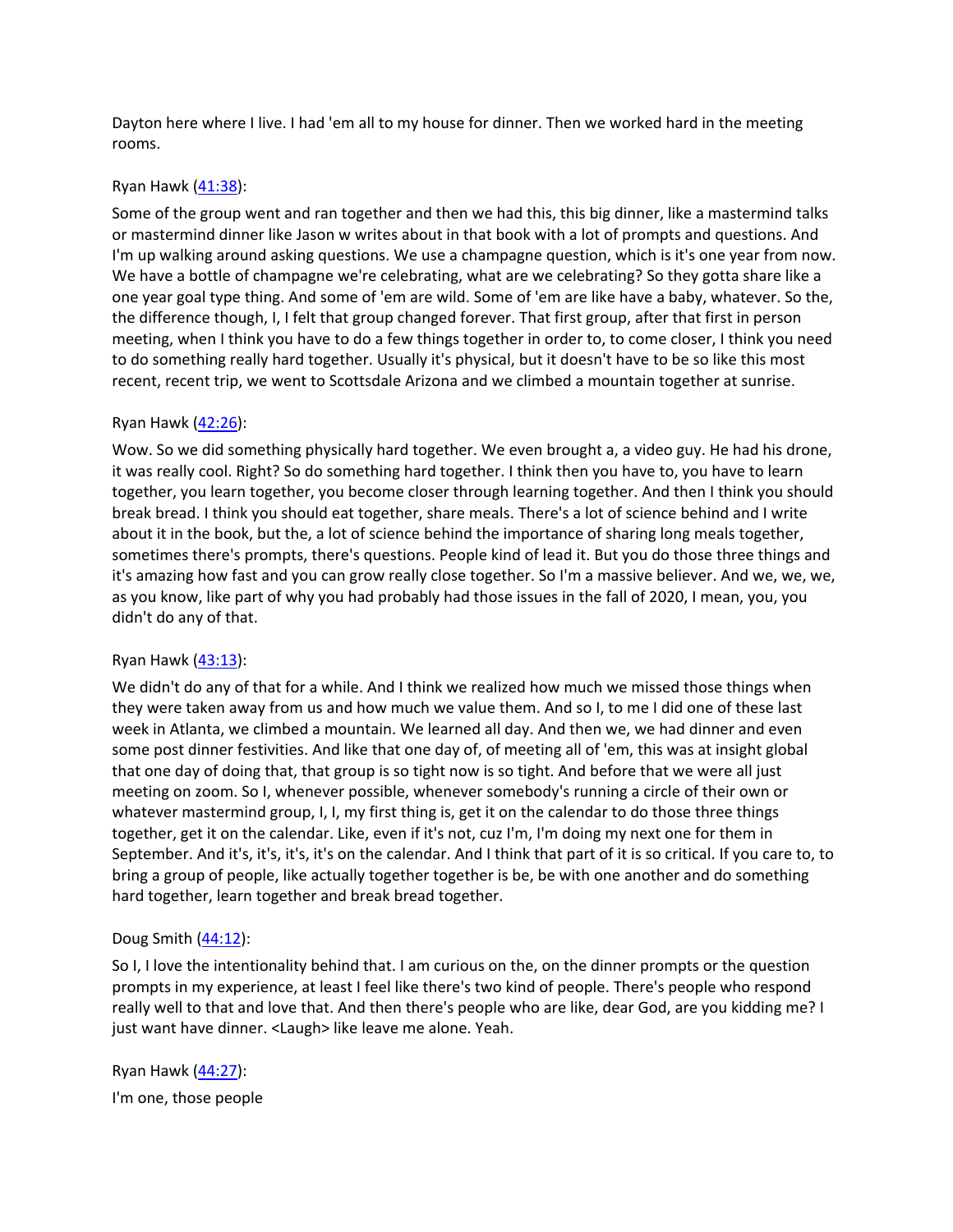## Doug Smith ([44:28\)](https://www.temi.com/editor/t/QpZIoBHMDcAs0PlPb5GKH6L0Z7_Mj2D2ZsVb8f_xrTJFLO3a_Y0_PlBo5X0f-ETFdoRa2SpuMOiteVzfmzqRXL4YSJA?loadFrom=DocumentDeeplink&ts=2668.95):

Those people. Yeah. So, well, yeah. What have you learned about that? You know, and what it sounds like you lean towards, Hey, even though one of those people be intentional. Yeah. How do you deal with that? Because I need to learn that

## Ryan Hawk [\(44:40\)](https://www.temi.com/editor/t/QpZIoBHMDcAs0PlPb5GKH6L0Z7_Mj2D2ZsVb8f_xrTJFLO3a_Y0_PlBo5X0f-ETFdoRa2SpuMOiteVzfmzqRXL4YSJA?loadFrom=DocumentDeeplink&ts=2680.36):

As well. I, if people seem to rise to the occasion, I, I would fall into that camp. I've been to a number of Jason's dinners where I'm, I'm like, oh no, he's walking around doing the car thing. So like that, that becomes me when I host the dinners, the cards. So I, I bring a set of cards or about this many cards in the deck that I bring and, and the cards have questions on them. So I ask them a champagne question and then I have them choose a random, a random card question. So every person at the dinner gets up and speaks. And it's really cool cuz we follow up on those things of, of kind of the champagne goal questions. And we learn about the person. Sometimes it gets emotional, depending on the question of, we talk about people that you inspire you, that you admire and people talk maybe about their mom or their dad or things like that happen.

## Ryan Hawk [\(45:21\)](https://www.temi.com/editor/t/QpZIoBHMDcAs0PlPb5GKH6L0Z7_Mj2D2ZsVb8f_xrTJFLO3a_Y0_PlBo5X0f-ETFdoRa2SpuMOiteVzfmzqRXL4YSJA?loadFrom=DocumentDeeplink&ts=2721.4):

So you just grow so much closer and you get to know people at this at the Arizona event. The interesting thing is I actually had them bring if they wanted, not everybody did because of logistics, but they could bring their spouses to this event. And so when we went around at dinner, I was like, spouses are doing it now and now they didn't, they didn't do any of the other parts, but they did come to dinner and I did ask them the questions and it was so neat to see the, the, the spouses becoming closer and they had not met at all. They didn't know each other. So I even kind of incorporated them into that. It, it was a long dinner, don't get me wrong, but I think people really seem to, to enjoy it and have fun. And even the ones who don't typically like doing that, they they're good sports. They pushed outside of their normal comfort zones. And I think they're, they're probably glad that they did.

### Doug Smith ([46:08\)](https://www.temi.com/editor/t/QpZIoBHMDcAs0PlPb5GKH6L0Z7_Mj2D2ZsVb8f_xrTJFLO3a_Y0_PlBo5X0f-ETFdoRa2SpuMOiteVzfmzqRXL4YSJA?loadFrom=DocumentDeeplink&ts=2768.29):

Do you do, do you do the questions before or after dinner or?

Ryan Hawk [\(46:10\)](https://www.temi.com/editor/t/QpZIoBHMDcAs0PlPb5GKH6L0Z7_Mj2D2ZsVb8f_xrTJFLO3a_Y0_PlBo5X0f-ETFdoRa2SpuMOiteVzfmzqRXL4YSJA?loadFrom=DocumentDeeplink&ts=2770.55): During I do it between dinner and dessert.

Doug Smith ([46:12\)](https://www.temi.com/editor/t/QpZIoBHMDcAs0PlPb5GKH6L0Z7_Mj2D2ZsVb8f_xrTJFLO3a_Y0_PlBo5X0f-ETFdoRa2SpuMOiteVzfmzqRXL4YSJA?loadFrom=DocumentDeeplink&ts=2772.89):

Oh, interesting.

### Ryan Hawk [\(46:14\)](https://www.temi.com/editor/t/QpZIoBHMDcAs0PlPb5GKH6L0Z7_Mj2D2ZsVb8f_xrTJFLO3a_Y0_PlBo5X0f-ETFdoRa2SpuMOiteVzfmzqRXL4YSJA?loadFrom=DocumentDeeplink&ts=2774.07):

That's really good. So sometimes they're bringing out dessert as I'm doing it, but that's usually we actually had a birthday this year. So they part that was, there's like a birthday cake too. So I did it right, right. As all that was going on.

### Doug Smith ([46:24\)](https://www.temi.com/editor/t/QpZIoBHMDcAs0PlPb5GKH6L0Z7_Mj2D2ZsVb8f_xrTJFLO3a_Y0_PlBo5X0f-ETFdoRa2SpuMOiteVzfmzqRXL4YSJA?loadFrom=DocumentDeeplink&ts=2784.41):

Yeah. Well, it's time to wrap up our, our conversation today. So I'll ask you the question. It seems like you ask everyone 365 days from now, we're having champagne celebrating something, Ryan Hawk's life. What are we celebrating?